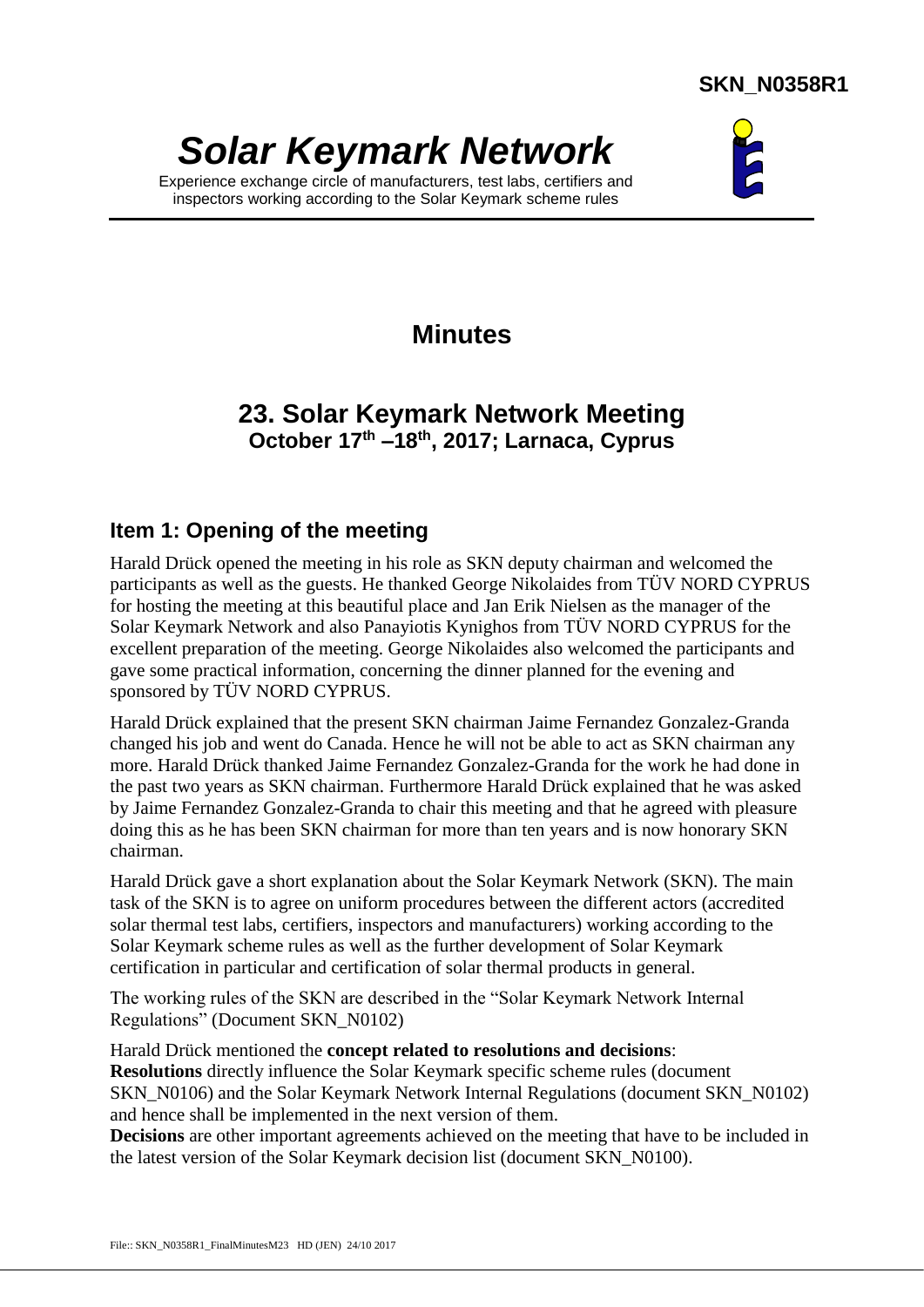He also mentioned that this will be the first physical meeting where voting will be done only electronically by using a WEB-based tool. Hence, everybody should make sure that he/she has internet access. The reason for this approach is that in the future only one physical meeting will be held every year, instead of two as it was the case up to now, and therefore a reliable electronic voting procedure is needed. This meeting acts as a kind of final trail for electronic SKN voting.

The description how to use the voting tool is available as document SKN\_N0355R0.

The meeting took place from Tuesday, October  $17<sup>th</sup>$ , 2017, 13:00 hrs till Wednesday October 18<sup>th</sup>, 2017, 14:00 hrs at the Lordos Beach Hotel, Larnaca, Cyprus

The first invitation including the first draft agenda (Document SKN\_N0331R0) of the meeting was sent out by email from Jan Erik Nielsen dated May 18<sup>th</sup>, 2017.

## **Item 2: Introduction of participants**

The participants attending the meeting physically introduced themselves and mentioned their nominating organisation or institution respectively.

Since this meeting was also additionally transmitted via internet, Harald Drück asked the persons following the meeting via Internet to send an email with their name and their institution to Jan Erik Nielsen and to him to confirm their virtual presence.

The list of participants that attended the meeting physically and electronically is attached as Annex A.

As a result of the introduction of participants Harald Drück stated that the preconditions for voting according to the clause 4.2 of the Solar Keymark Network internal regulations (Document SKN\_N0102R10) were fulfilled.

## **Item 3: Approval of the agenda**

Following the first draft agenda (Document SKN\_N0331R0) send out on May 18<sup>th</sup>, 2017, in the last weeks, updated versions of draft agenda as well as documents related to the items mentioned on the agenda were send out and were also available via the Solar Keymark Internet site. The latest version of the agenda was named "23th Solar Keymark Network meeting – Revised final draft agenda (R5)" document SKN\_N0331R5 dated 2017-10-13 and send out by Jan Erik Nielsen on October 13<sup>th</sup>, 2017.

This version of the agenda was presented and the following modifications were proposed.

Jan Erik Nielsen presented a request from Ashraf Kraidy to treat his SCF proposal towards the end of the first day of the meeting (October 17th, 2017); see item 30 (Proposal for decision: Priorities for SCF 9th call) documents SKN\_N0353R0 and SKN\_N0354R0 for further information.

Stephan Fischer mentioned that related to item 9 (Report from "10% Rule WG") he will presented a document with a first proposal.

Harald Drück mentioned that for logical reasons it would make sense to discuss all the proposals of item 30 in one sequence and not only with the proposal of Ashraf Kraidy.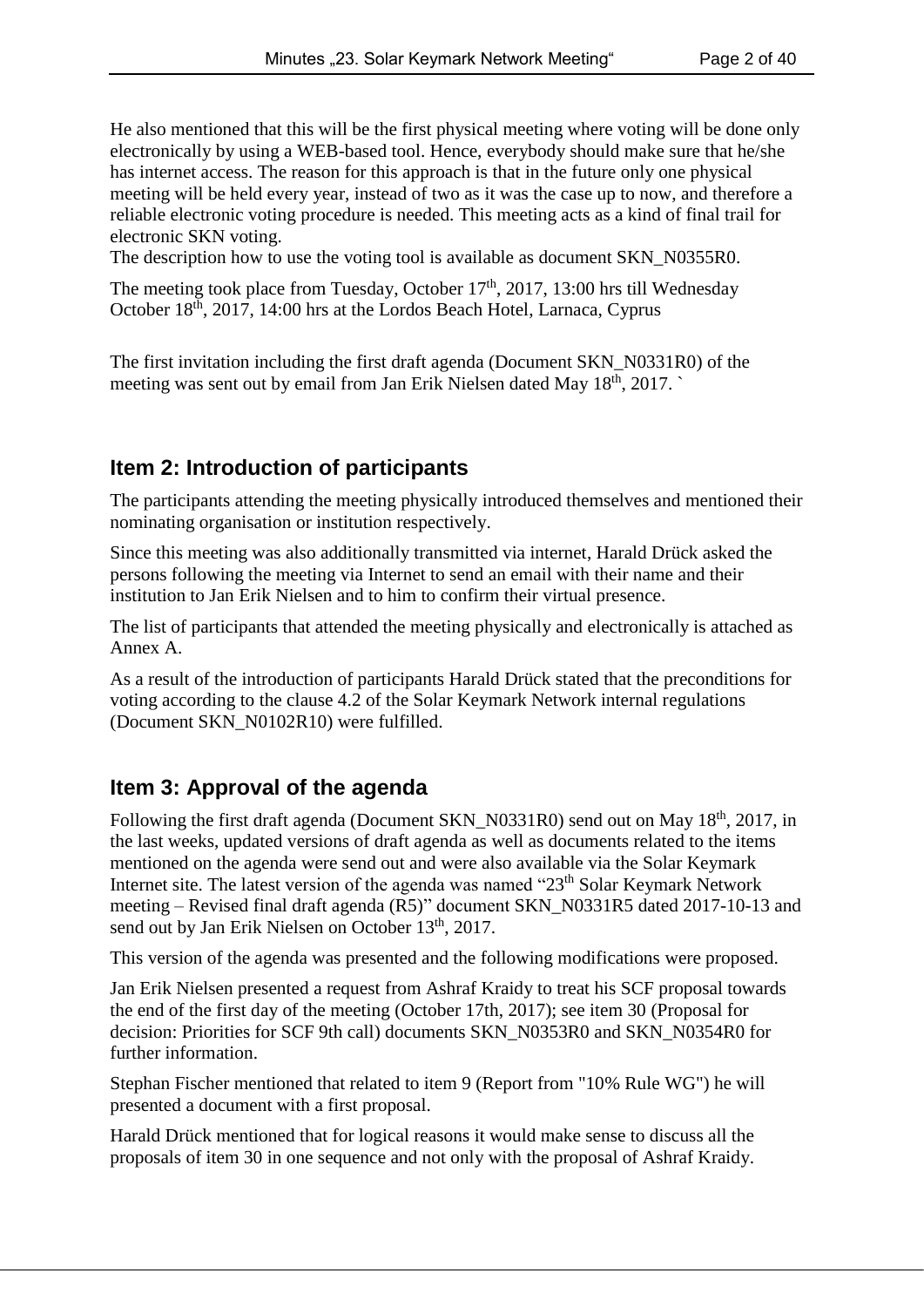As there were no objections doing this, it was agreed to proceed in that way. Discussion on item 30 will start today (Oct. 17th, 2017) at around 17:00 hrs.

Furthermore Harald Drück mentioned that the title of item 4 is partly wrong. Correct wording is "Comments and approval to the minutes of the SKN meeting 22" (instead of 21A (web))

All proposals were accepted and a modified agenda was prepared by Jan Erik Nielsen as document SKN N0331R6. Hence this version of the agenda will be the basis for this meeting

## **Item 4: Comments and final approval of the minutes of SKN meeting 22**

Harald Drück mentioned that the link to the draft minutes of the 22rd Solar Keymark Network meeting (File: SKN\_N0330R0.pdf) were sent out by Jan Erik Nielsen to the SKN by email dated April  $7<sup>th</sup>$ , 2017.

Within the 30 days following this email no comments were received by Jan Erik Nielsen and Jaime Fernandez Gonzalez-Granda (SKN Chairman).

Hence, the present version of the document SKN\_N0330 is approved unanimously as the final minutes of the 22<sup>th</sup> Solar Keymark Network meeting, leading to document SKN N0330R1, since the word "final" was included in the heading.

Note: The final version of the minutes is available from: <http://www.estif.org/solarkeymarknew/network/sknmeetings>

## **Item 5: Review of decision list and follow-up of action list**

As agreed at the 16<sup>th</sup> Solar Keymark Network meeting Jan Erik Nielsen reviewed the latest version of the decision list (document SKN\_N0100R20.pdf) and the Solar Keymark Network action list (document SKN\_N02863R9) in order to identify topics where further action is needed.

There were no comments to the decision list and the action list.

## **Item 6: Structure and organisation of SKN meetings**

As agreed at the last SKN meetings starting in 2018, the structure of SKN meetings changes into one physical meeting to be held in spring time and one WEB meeting to be held in autumn.

A proposal for the structure of these meetings is presented by Pedro Dias and Jan Erik Nielsen (see document SKN\_N0352R0).

The new structure was discussed and finally the following resolution was made:

#### **Resolution M23.R1 – New structure of SKN meetings**

From 2018 onwards there will be one physical meeting to be held in spring time and one WEB meeting to be held in autumn.

The structure of the meetings will be as describe in document SKN\_N0352R0 with the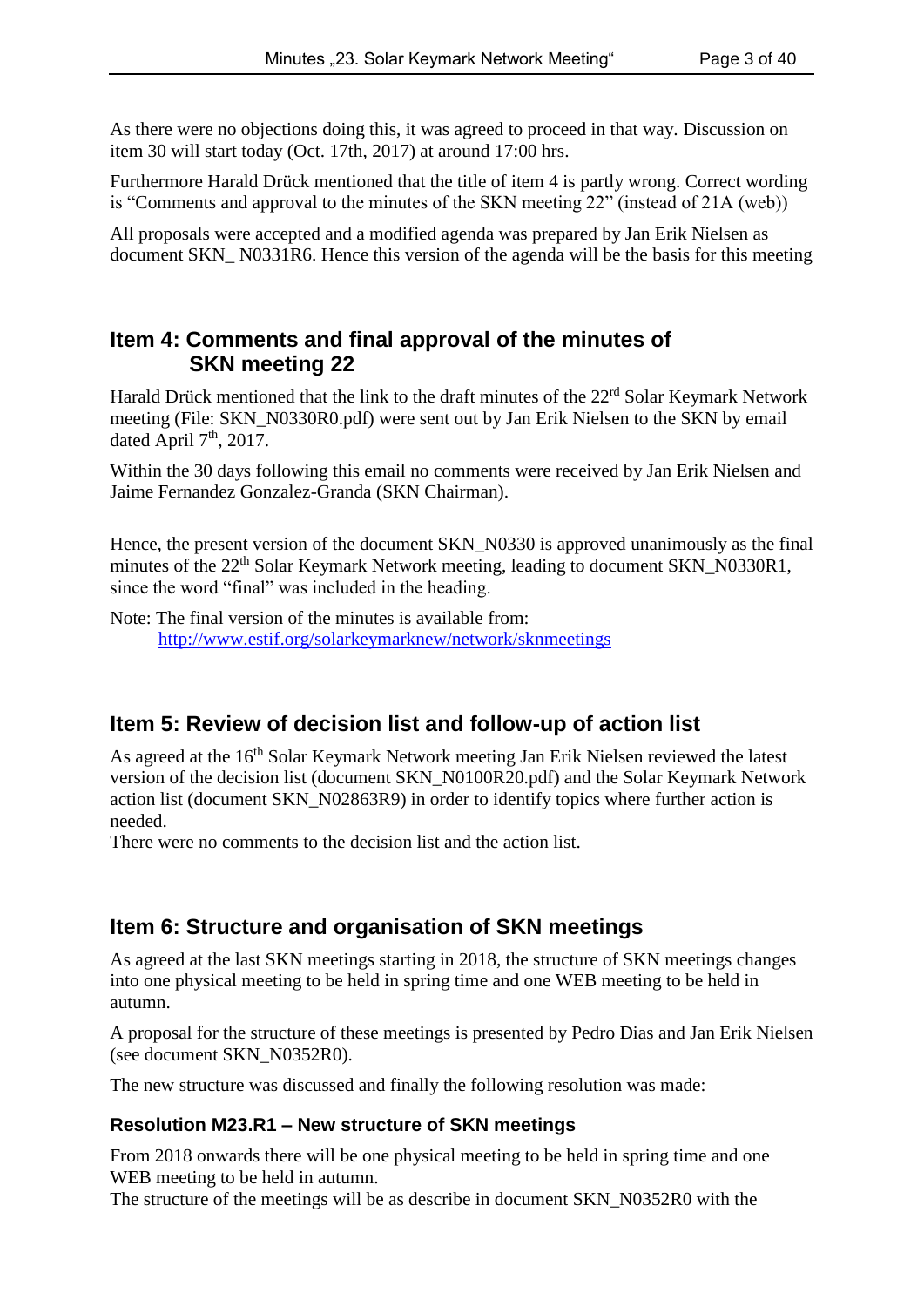following modification:

- At all meetings resolutions and decision can be taken.
- The requirements for mandatory participation will be modified
- The physical SKN meetings should be combined with the meeting of CEN TC 312

Voting at meetings could be performed using an online web based voting tool.

*Information on vote: 19 (100 %) positive votes, 0 (0 %) negative votes, 0 (0 %) abstentions of in total 19 votes*

In order to integrate the new structure of the SKN and also the electronic voting procedure in the Solar Keymark Network Internal Regulations (document SKN\_N0102) a working group consisting of the following persons was established at the  $22<sup>nd</sup>$  SKN meeting:

Katharina Vehring (born Meyer) (Chair), Andreas Bohren, Pedro Dias, Harald Poscharnig, Harald Drück

Hence the following decision was made

#### **Decision M23.D1 – Update of Solar Keymark Network Internal Regulations (document SKN\_N0102)**

The WG consisting of Katharina Vehring (born Meyer) (Chair), Andreas Bohren, Pedro Dias, Harald Poscharnig, Harald Drück, that was created at the  $22<sup>nd</sup>$  SKN meeting, will continue its work and prepare and update of the Solar Keymark Network Internal Regulations (document SKN\_N0102) to adapt them to the new structure for SKN meeting and the electronic voting procedure according to resolution M23.R1.

A revised version of the Solar Keymark Network Internal Regulations should be presented for voting at the next SKN meeting.

*Information on vote: 20 (95 %) positive votes, 0 (0 %) negative votes, 1 (5 %) abstentions of in total 21 votes*

## **Item 7: Election of the SKN Chairman**

As already mentioned by Harald Drück the current SKN Chairman Jaime Fernandez Gonzalez-Granda will not be available as chairman any more. Due to this, a call for candidates was announced on Sept. 28<sup>th</sup>, 2017 by Jan Erik Nielsen. In order to avoid a period without chairmanship a new chairman should be elected at this meeting.

The situation was discussed and the following decision was taken:

#### **Decision M23.D2 – Date for election of SKN chairman on the 23rd SKN meeting**

The election of a new SKN chairman shall be performed at the  $23<sup>rd</sup>$  SKN meeting.

*Information on vote: 23 (96 %) positive votes, 0 (0 %) negative votes, 1 (4 %) abstentions of in total 24 votes*

Before the meeting only Dr. Andreas Bohren did announce his candidature. Harald Drück asked for additional candidates but no one offered to be a candidate. Hence Dr. Andreas Bohren was nominated as the only candidate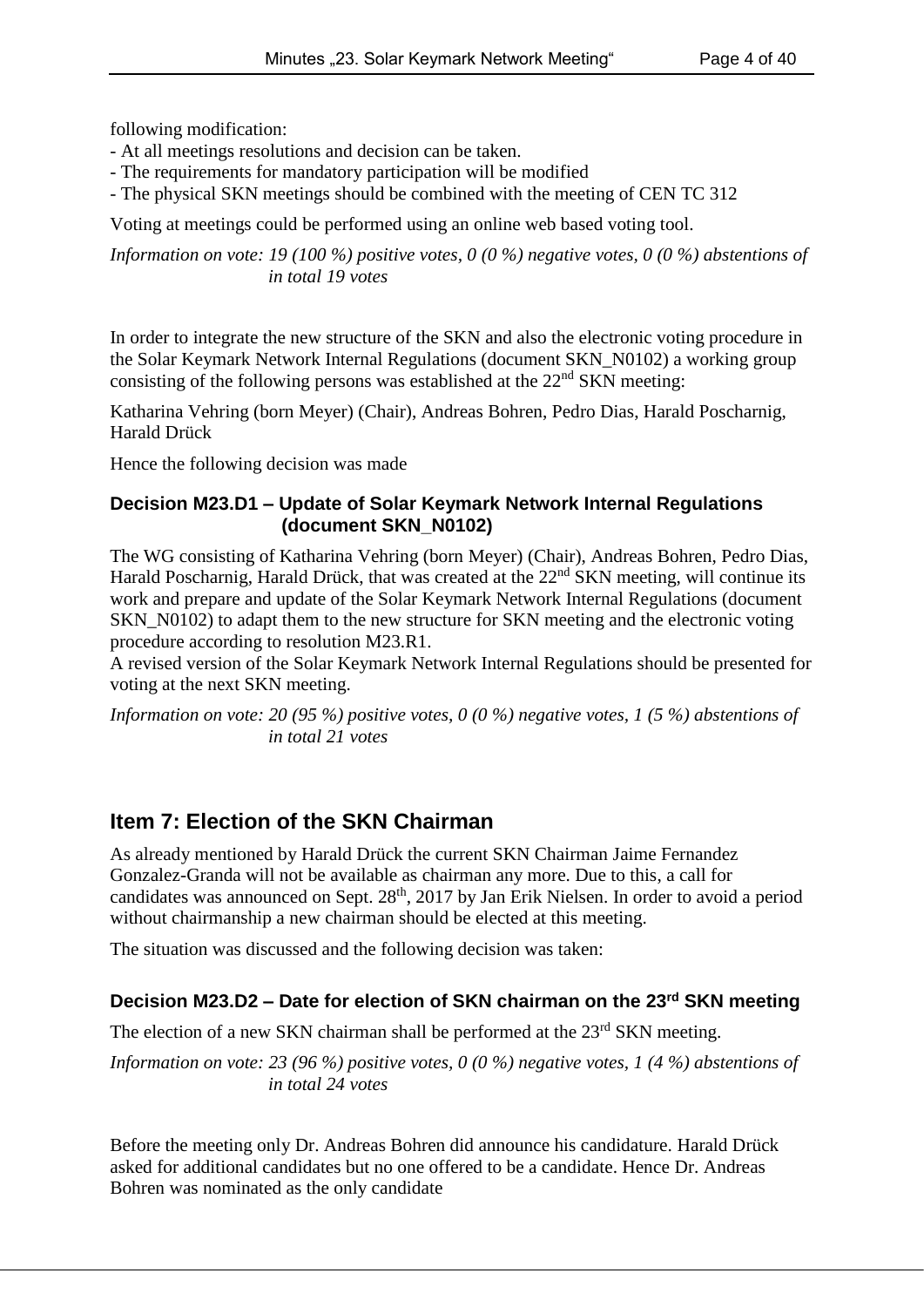Harald Drück gave Andreas Bohren the opportunity for a presentation of his self as well as to his plans and goals for the SKN; see also document SKN\_N0338R0.

After this presentation the election was performed as the following decision:

#### **Decision M23.D3 – Election of SKN chairman at the 23rd SKN meeting**

Voting on Dr. Andreas Bohren as the new chairman of the SKN

*Information on vote: 23 (92 %) positive votes, 0 (0 %) negative votes, 2 (8 %) abstentions of in total 25 votes*

Harald Drück congratulated Dr. Andreas Bohren to his success and wished him and the Solar Keymark Network all the best. He is elected for a period of 3 years.

It was agreed that the formal change of SKN chairmanship will be performed by November 1<sup>st</sup>, 2017. Hence Harald Drück continued to chair the meeting as deputy chairman.

## **Item 8: Date & place of next Solar Keymark Network (SKN) meetings**

The **24th SKN meeting** (spring 2018 meeting) will be a physical meeting and is scheduled for

**March 6th, 13:00 hrs to March 7th , 14:00 hrs, 20 18** (end of day one at 19:00 hrs) and will take place in Madrid based on an invitation of Maria del Val Varas Garcia from AENOR.

The **25th SKN meeting** (autumn 2018 meeting) will be a web meeting and is scheduled for **October 23rd, 9:00 hrs to 12:00 hrs and October 24th, 9:00 hrs to 12:00 hrs, 2018**

The **26th SKN meeting** (spring 2019 meeting) will be a physical meeting and is scheduled for

**March 5th, 13:00 hrs to March 6th, 14:00 hrs, 2019** (end of day one at 19:00 hrs) and will take place in Gothenburg based on an invitation of Magnus Sturesson from RISE (former SP).

## **Item 9: Report from the "10 % Rule WG"**

With decision M21.D1 (Establishment of new WG to revise the 10% Rule of section 6.3 of Solar Keymark Scheme Rules and to study financial possibilities for dealing with complaints) a working group consisting of the following persons was created:

Harald Drueck(Chair), Jan Erik Nielsen, Katharina Meyer, Jaime Fernández, Stephan Fischer, Harald Poscharnig, Christian Stadler, Sophie Bocquillon, Pedro Dias, technical expert from ESTIF and Korbinian Kramer.

Pedro Dias mentioned that the technical expert from ESTIF/SHE is Stefan Abrecht.

The task of the WG is to elaborate and present a revised procedure how to revise the 10% Rule of section 6.3of the SK scheme rules and to propose a resolution for a modified approach.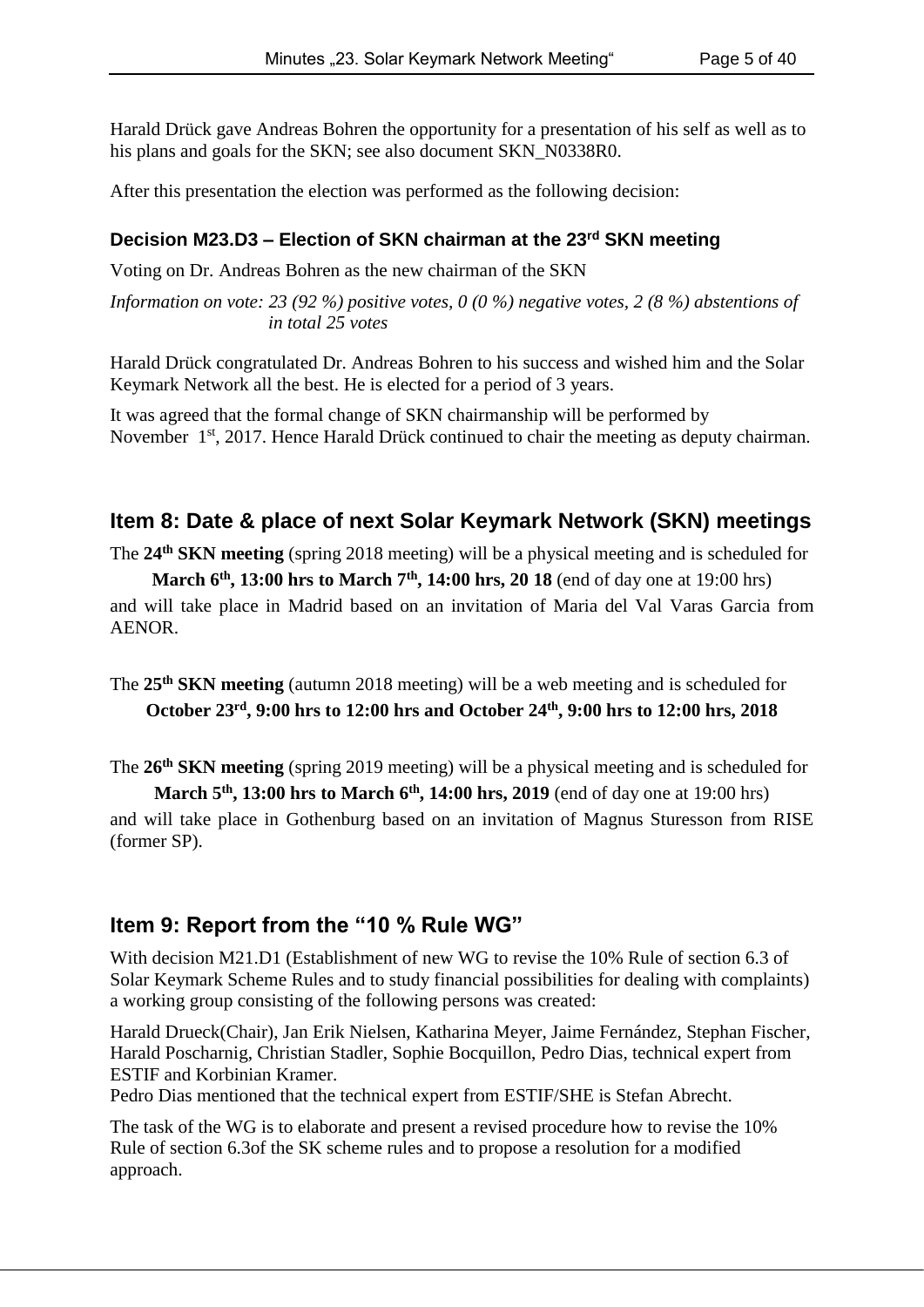Harald Drück mentioned that parts of the WG successfully applied for funding of the activity within the  $8<sup>th</sup>$  SCF call so that there is now a SCF project named SCF8-Special-Test – Support of the Working Group "Complaints".

On behalf of Harald Drück his colleague Stephan Fischer presented a first proposal for a modification of the 10% rule. The presentation is available as document SKN\_N0359R0.

The proposal of Stephan Fischer was discussed and in principle the concept was appreciated. However with regard to the proposed values some serious concerns were expressed, so especially these values have to be reconsidered. Stephan Fischer encouraged the SKN members to send him comments related to the proposal.

## **Item 10: Updates and proposal for resolution on system data sheets**

Jorge Facao, a colleague of Maria Carvalho presented an updated version of data sheets for solar thermal systems; see document SKN\_N0106\_AnnexB2\_R4.4-system.xlsx. Especially the presentation of the system performance model parameters determined according to ISO 9459-2 and ISO 9459-5 used for the system performance prediction was included. The Data sheet also includes the possibility to report results based on the new version of EN 12976-2:2017 and EU regulations CDR 811,812,813.

The data sheet was discussed and finally the following resolution was made:

#### **Resolution M23.R2 – Approval of new system data sheet**

The new version of the system data sheet as presented by document SKN\_N0106\_AnnexB2\_R4.4-system.xlsx will be included as new Annex B2 in the current version of the Solar Keymark Scheme rules (document SKN\_N0106R30) leading to document SKN\_N0106R31.

Before this inclusion minor modifications as proposed by Gerard van Amerongen will be performed. Furthermore the tolerances mentioned in the data sheet shall be deleted.

For system data sheets issued from Jan. 1st, 2018 onwards the new system data sheets shall be used.

Already existing systems data sheets remain valid.

*Information on vote: 19 (73 %) positive votes, 1 (4 %) negative votes, 6 (23 %) abstentions of in total 26 votes*

## **Item 11: Transition process for new version of EN 12976-1 and -2**

The standards EN 12976-1 and EN 12976-2 were revised during the last years. Now the revised version of Part 1 is available as DIN EN 12976-1:2017-04.

Katharina Vehring (born Meyer) presented the document SKN\_N0341R0 related to EN 12976-1:2017-04 and Ulrich Fritzsche the document SKN\_N0364R0 related to EN 12976-2:2017-04.

The changes were discussed, especially also with regard to the question if they imply any changes in the SK scheme rules.

As a key result of the discussion it was proposed to perform a special workshop for the test laboratories dedicated to the new test procedures and methods included in the new version of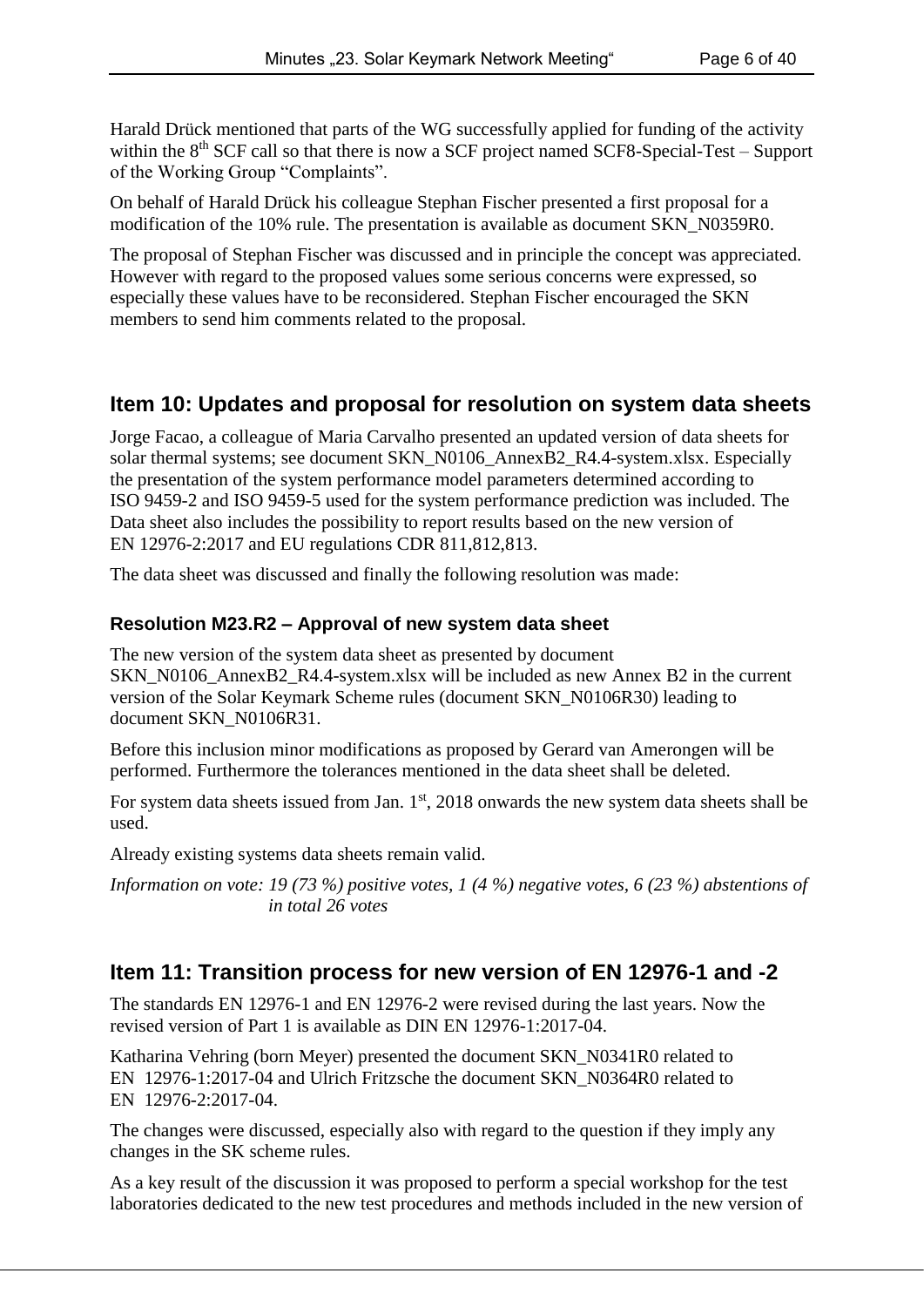EN 12976-1 and -2. For that purpose funding from the SCF should be requested (see also item 30)

As a result of the discussion the following decision was made:

#### **Decision M23.D4 – Transition process for new (2017) version of EN 12976-1 and -2**

All factory made thermal solar heating systems according EN 12976-1:2017 shall be tested according to the new EN 12976-2:2017 from  $1<sup>st</sup>$  of May 2018 onwards. After 1<sup>st</sup> of November 2018 all SK certificates for factory made thermal solar heating systems (according EN 12976-1) shall be issued according to the new standard EN 12976-1:2017.

Existing SK certificates based on previous versions of EN 12976-1 and -2 shall remain valid.

Specific errata for the ERP-tests shall be elaborated and followed.

For the elaboration of the errata until the end of 2017 a working group of the following persons will be established:

Ulrich Fritzsche (chair), Gerard van Amerongen, Vinod Shama

*Information on vote: 17 (81 %) positive votes, 1 (5 %) negative votes, 3 (14 %) abstentions of in total 21 votes*

#### **Item 12: Transition process for new version of EN ISO 9806:2017**

The standard EN ISO 9806:2013 was revised during the last years, and now the revised version is available as EN ISO 9806:2017.

Andreas Bohren presented the changes in the new version (compared to the old one) by means of document SKN\_N0334R0.

The changes were discussed, especially also with regard to the question if they imply any changes in the SK scheme rules.

It was agreed that the changes in the solar collector data sheet as presented in the presentation of Andreas Bohren (document SKN\_N0334R0) should be performed by Patrik Ollas from RISE. He will estimate the work required to perform the modifications and propose a budget required for this activity.

#### **Item 13: Removing of "13.2 Negative pressure test of the collector" from SK scheme rules**

Andreas Bohren proposed to remove the exclusion of the negative pressure test of tubular collectors according to 5.9.2 EN 12975-2:2006 from the requirements in the SK scheme rules due to the following reason: The negative pressure test is intended to assess the extent to which the fixings between the collector cover and collector box are able to resist uplift forces caused by the wind.

He proposed that there shall be a remark on the Solar Keymark certificate in case the negative pressure test was not performed as long as the pressure test is still mandatory according to the corresponding collector test standard.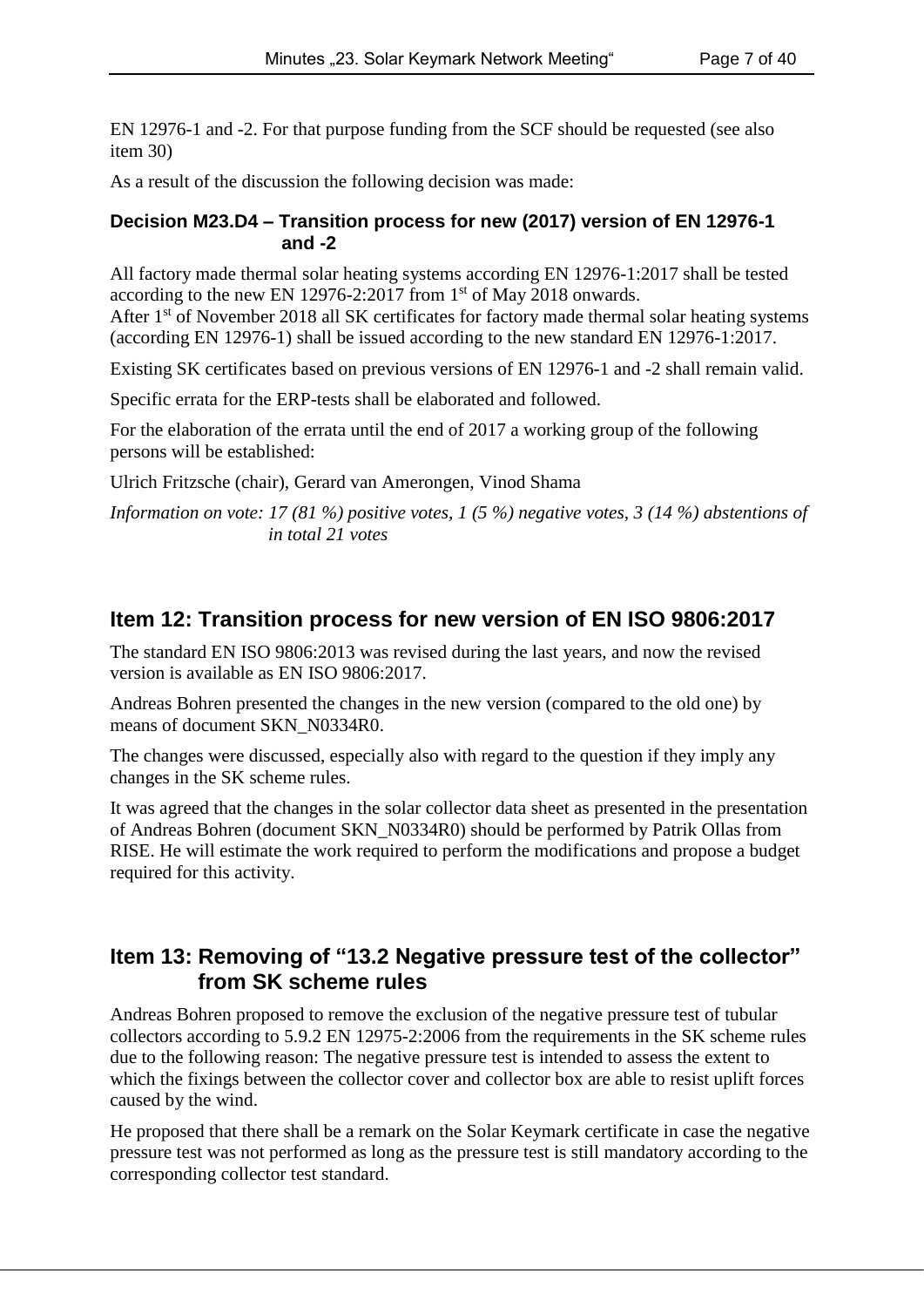His man arguments to remove the exclusion of the negative pressure test of tubular collectors were that it is now also included in ISO 9806:2017 and also it is not logical to exclude ETCs as now appropriate test methods are available.

The proposal was discussed and the following resolution was made:

#### **Resolution M23.R3 – Removing of "13.2 Negative pressure test of the collector" from SK scheme rules**

Section 13.2. (Negative pressure test of collectors) will be deleted from the SK scheme rules leading to document SKN\_N0106R31 as revised version of the SK scheme rules.

*Information on vote: 17 (66 %) positive votes, 4 (15 %) negative votes, 5 (19 %) abstentions of in total 26 votes*

## **Item 14: Removing of "13.5 Pre-ageing of solar collector test samples" from SK scheme rules**

Andreas Bohren proposed to remove the pre-ageing of solar collector test samples from the SK scheme rules with the argument that the pre-ageing procedure in now included in ISO 9806:2017.

The proposal was discussed and the following resolution was made.

#### **Resolution M23.R4 – Removing of "13.5 Pre-ageing of solar collector test samples" from SK scheme rules**

Section 13.5 (Pre-ageing of solar collector test samples) will be deleted from the SK scheme rules leading to document SKN\_N0106R31 as revised version of the SK scheme rules.

*Information on vote: 20 (77 %) positive votes, 2 (8 %) negative votes, 4 (15 %) abstentions of in total 26 votes*

## **Item 15: Energy labelling: review of Lot1 & Lot2**

Hendrik Martijn van Elburg from the company VHK presented the latest developments related to energy labelling according to Lot1 and Lot2. The presentation is available as document SKN\_N0365R0.

The presentation was discussed and some questions were asked by the participants and answered by Martijn van Elburg.

Most important aspects:

Register at: [www.ecoboiler-review.eu](http://www.ecoboiler-review.eu/)

and [www.ecohotwater-review.eu](http://www.ecohotwater-review.eu/)

in order to be informed about stakeholder meetings and latest developments of the study performed by VHK.

No new energy efficiency requirement and no re-scaling will be proposed by VHK as this is part of the new energy labelling directive (2017/1369) that was published on 28.07.2017 .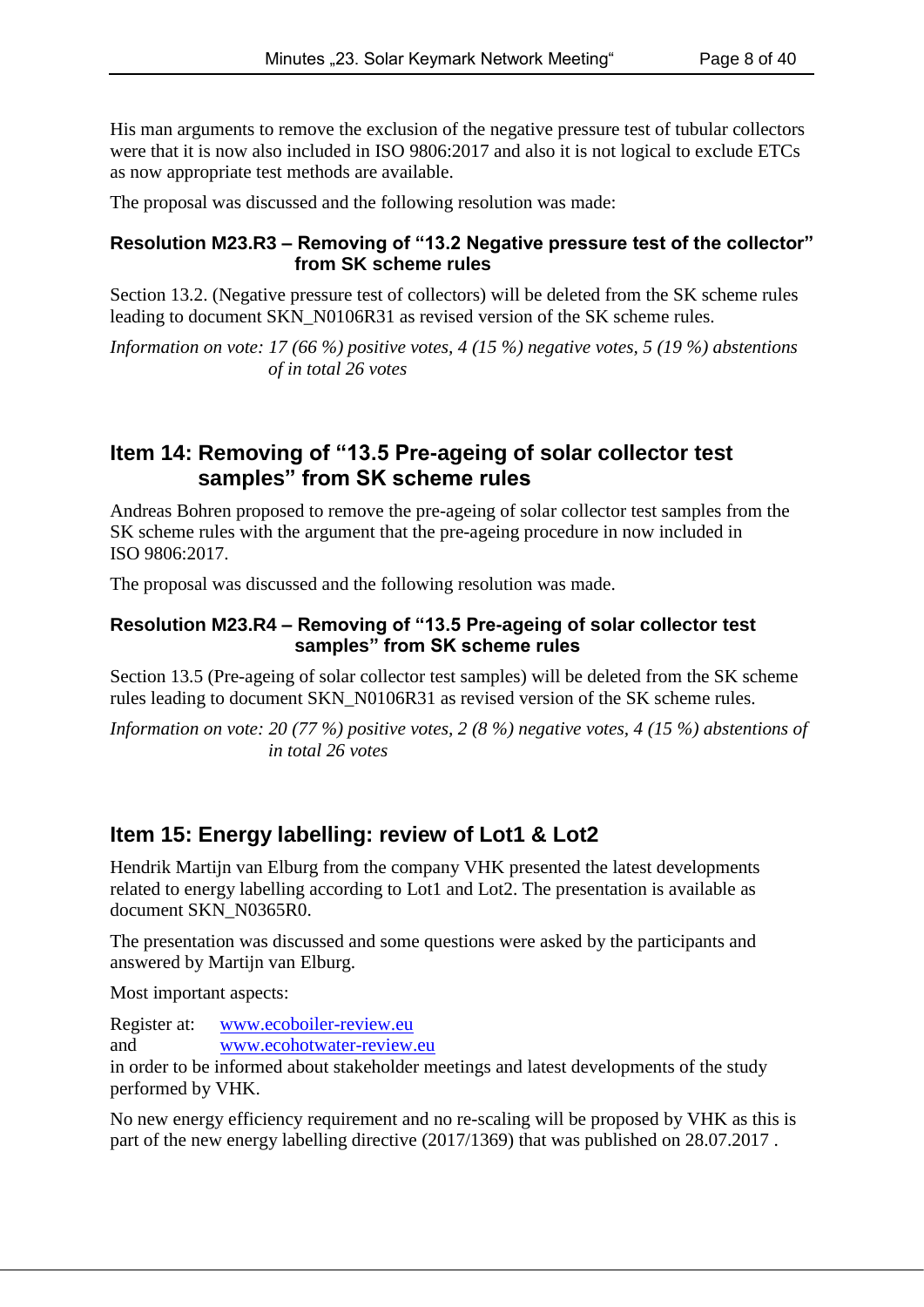In addition Pedro Dias presented specific aspects relevant for the energy labelling and third party certification of solar thermal products as well as information about the timing of the corresponding activities. The presentation is available as document SKN\_N0376R0.

Gerald van Amerongen mentioned that a new version of EN 15316-4-3 was published recently with an improved version of the SOLCAL method.

## **Item 16: Labelpack A+: the package label, SKN and energy labelling**

Pedro Dias presented the latest results of the Labelpack A+ project, especially also with regard to the Solar Keymark certification and energy labelling based on the presentation attached as document SKN\_N0376R0.

One of the most relevant questions concerning SK is the question how synergies can be created between Labelpack A+ and the Solar Keymark. To further elaborate this question there are also activities performed within a corresponding SCF project.

## **Item 17: Update on collector data sheet? Need for allocation of funding?**

As already mentioned related to item 12 (Transition process for new version of EN ISO 9806:2017) it was agreed that Patrik Ollas from RISE will estimate the work required to perform the modifications resulting for the new version of EN ISO 9806:2017 as well as for the inclusion of open to ambient solar air heating collectors (see item 18) on the SK data sheet and the ScenoCalc software and propose a budget required for these activities.

## **Item 18: Report and Proposal for resolution from "Air collector WG"**

Korbinian Kramer reported by means of a presentation (document SKN\_N0356R0) about the deficits in the SK certification scheme for Solar Air Heating Collectors (SAHC). Furthermore he presented a proposal for a data sheet for SAHC. This data sheet is an improved version of the original data sheet distributed as document SKN\_N0357R0.

The issues were discussed and the following resolution was made:

#### **Resolution M23.R5 – Data sheets for "open to ambient" solar air collectors**

A modified version of the data sheet according to document SKN\_N0357R1 shall be used for reporting of open to ambient solar air heating collectors.

Hence the new data sheet will be included in the current version of the Solar Keymark Scheme rules (document SKN\_N0106R30) leading to document SKN\_N0106R31.

Already existing data sheets for "open to ambient " solar air collectors remain valid.

*Information on vote: 19 (79 %) positive votes, 0 (0 %) negative votes, 5 (21 %) abstentions of in total 24 votes*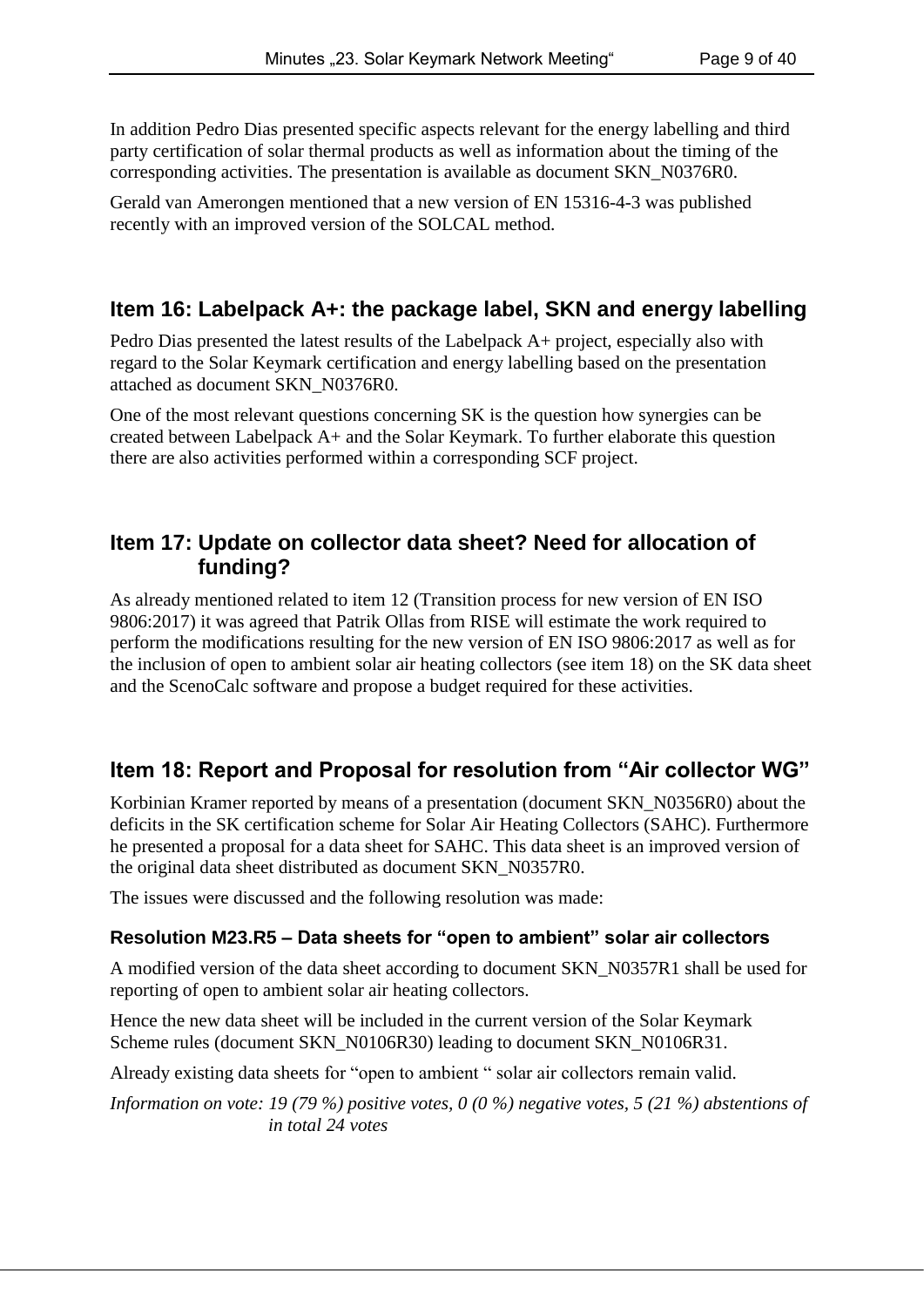#### **Item 19: Report and Decision/Resolution on activities from "PVT collector WG"**

Ulrich Fritzsche as the chair of the "PVT collector WG" reported about the latest activities related to PVT collectors. In order to estimate the relevance he asked the representatives of all SKN test labs if they are at present performing tests of PVT collectors. Due to the fact that 7 test labs are dealing with the testing of PVT collectors the topic is considered as relevant.

Furthermore he mentioned that he handed in a proposal for a decision on funding of the "PVT collector WG" as a priority topic of the 9<sup>th</sup> SCF call". This decision was taken (see also item 30)

#### **Item 20: New equivalent absorber coatings?**

No new absorber coatings to be considered as equivalent were presented for this meeting.

## **Item 21: New equivalent glazing**

No new glazing to be considered as equivalent were presented for this meeting.

## **Item 22: New equivalent thermal insulation materials**

Andreas Bohren reported that SPF has 8 different thermal insulation materials that should be registered in the new insulation database as defined in Annex K (Exchange of Insulation Materials in Solar Thermal Collectors) of the SK scheme rules.

By means of document SKN\_N0335R0 and an annex as ZIP-File with several document he presented a proposal for registration of insulation materials.

The topic was discussed and the following decision was made:

#### **Decision M23.D5 – Integration of new thermal insulation materials in SKN scheme rules, Annex K (Database)**

The 8 thermal insulation materials described in document SKN\_N0335R0 are integrated in the database of insulation materials of Annex K of the Solar Keymark Scheme Rules (document SKN\_N0106R30)

*Information on vote: 20 (80 %) positive votes, 0 (0 %) negative votes, 5 (20 %) abstentions of in total 25 votes*

## **Item 23: Update regarding new EN 12975**

Andreas Bohren reported about the TC 312/WG 1 meeting that took place on Oct 17<sup>th</sup>, 2017 in the morning by means of a presentation available as document SKN\_N0368R0. The basis for the discussion was the latest draft version of the standard (see also document SKN\_N0348R0).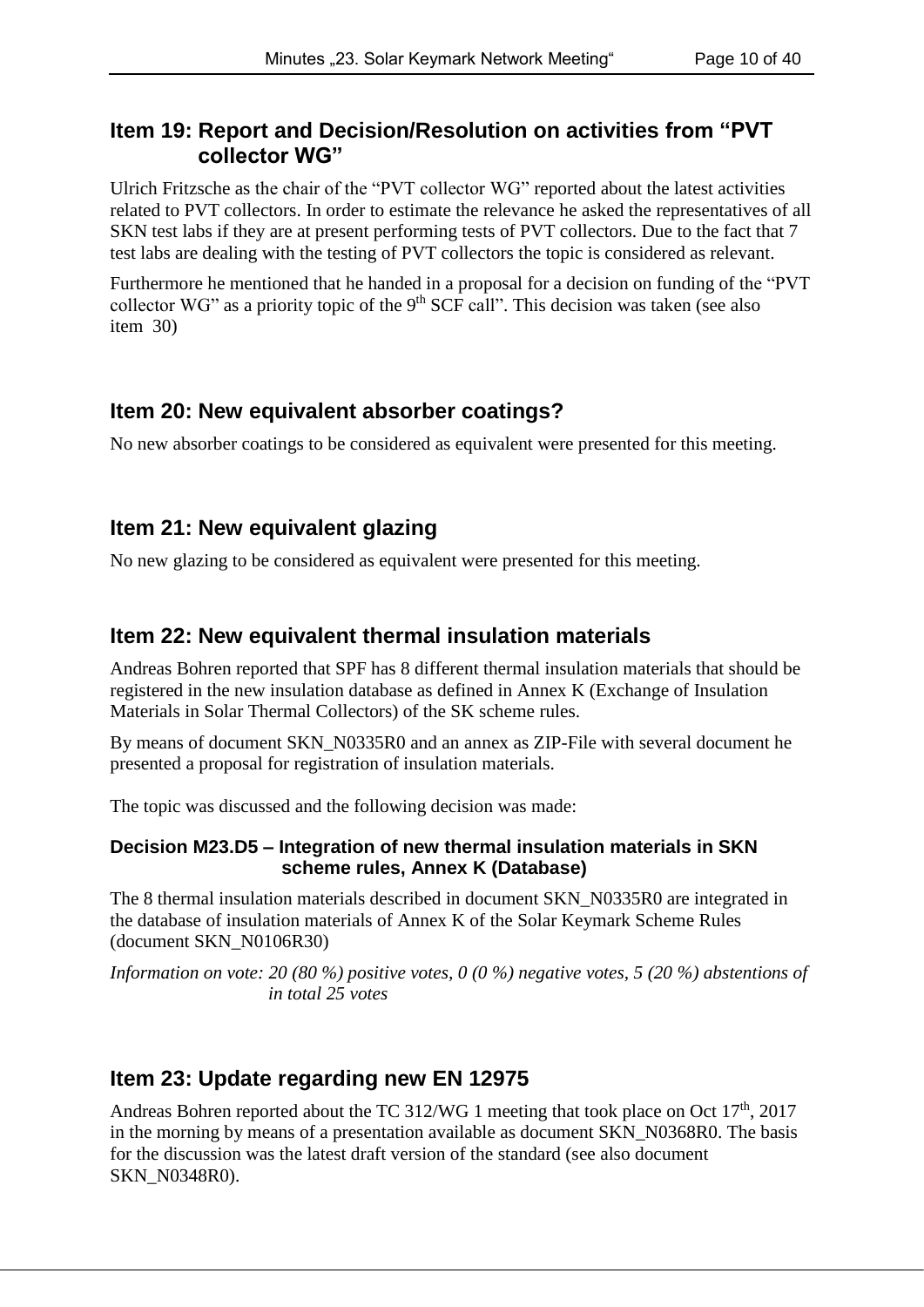In principle the elaboration of the new EN 12975 is well on the way. Most challenging aspect is that several EU directives and regulations such as the, CPR, the pressure directive, the low voltage directive and the machinery directive have to be taken into account.

It is planned to send a draft version of the standard to CEN by the end of 2017.

## **Item 24: Proposal for decision on 'thermodynamic' solar collectors**

J R Hernández from AENOR reported about the topic of the so-called thermodynamic solar collectors by means of document SKN\_N0351R0.

The topic was discussed and Harald Drück proposed to make a resolution clarifying that socalled "thermodynamic collectors" are considered as solar collectors within the scope of EN 12975 and ISO 9806.

As there were substantial objections especially from the industry member representatives a decision on this topic was postponed by applying the following rule of chapter 4.3 (rules for final decisions) of the SKN internal regulations (document SKN\_N0102):

*If a minimum of three national industry member representatives (see clause Fejl! Henvisningskilde ikke fundet.) are present at the meeting, a 2/3 majority within this group can claim a final decision to be postponed until the next meeting (not to be held, at least, in the following 4 months) or a voting based on correspondence can be performed.* 

*Note: 5 out of in total 6 industry member representatives supported the postponement.*

It was agreed to establish a working group to clarify the aspect of the so-called "thermodynamic collector" and to present a proposal for a decision at the next SKN meeting:

The "**Thermodynamic WG**" is consisting of the following persons: Sören Scholz (Chair), Stephan Fischer, Harald Poscharnig, Pedro Dias, Sophie Bocquillon, Maria del Val Varas Garcia, Harald Drück

## **Item 25: Update on "Action Plan 2 Marketing and Communication WG and presentation and approval of SKN marketing plan**

Pedro Dias presented (see SKN\_N0377R0) the final version of the marketing plan for the Solar Keymark as described in the documents SKN\_N0342R0 and SKN\_N0343R0

The plan was discussed and the following decision was made:

#### **Decision M23.D6 – Solar Keymark Marketing Plan**

The marketing plan for the Solar Keymark as described in the documents SKN\_N0342R0 and SKN\_N0343R0 is approved with the addition that values of the activities funded by SCF (Solar Certification Fund) should be highlighted to the stakeholders.

*Information on vote: 18 (67 %) positive votes, 0 (0 %) negative votes, 9 (33 %) abstentions of in total 27 votes*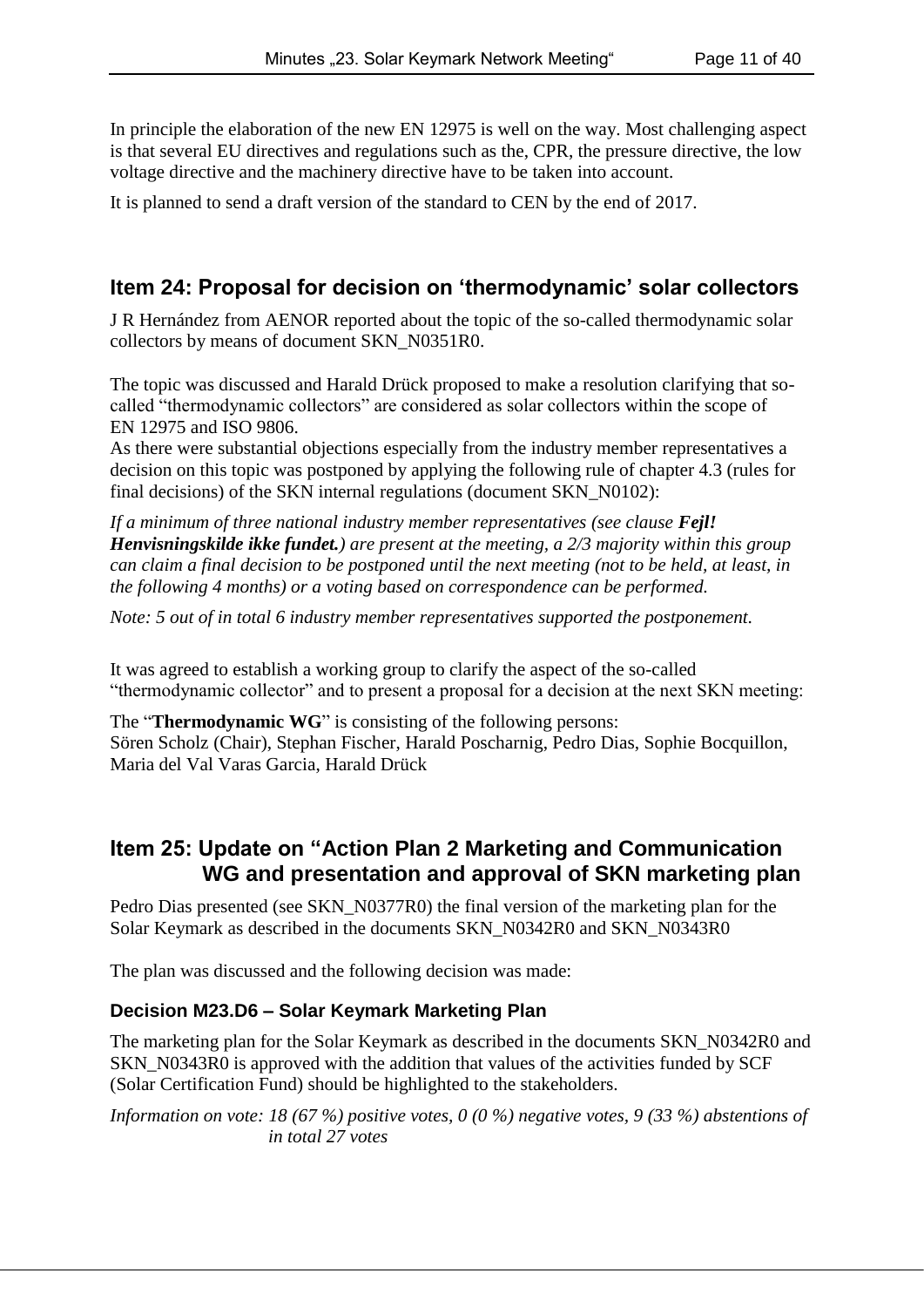## **Item 26: SKN fees and budget for 2018 and other financial issues**

Jan Erik Nielsen and Pedro Dias presented document SKN0345R0 (Solar Keymark Network-Administration Budget 2018), SKN\_N0346R0 (SKN fee income and expenses 2016 & 2017) and SKN\_N0347R0 (Services to be provided by SHE (former ESTIF) to the Solar Keymark Network in 2018).

A financial status was given by Pedro Dias - see SKN\_N0372R0.

The documents were discussed and the following resolution and decision were made:

#### **Resolution M23.R6 – SKN fees for 2018**

For 2018 the Solar Keymark Network fees will not be changed compared to 2016 and 2017. Hence, the fees will still be as follows: **maintype fee of 50 € subtype fee of 230 €**

The facts mentioned above are reflected in document N0106\_AnnexC\_R19.docx. This document is approved as the latest version of Annex C of the Solar Keymark specific scheme rules.

*Information on vote: 24 (100 %) positive votes, y (0 %) negative votes, z (0 %) abstentions of in total 24 votes*

#### **Decision M23.D7 – SKN Budget for 2018**

The budget of the SKN for 2018 as specified in documents SKN0345R0 (Solar Keymark Network-Administration Budget 2018), SKN\_N0346R0 (SKN fee income and expenses 2016 & 2017) and SKN\_N0347R0 (Services to be provided by SHE (former ESTIF) to the Solar Keymark Network in 2018) is accepted by the Solar Keymark Network.

*Information on vote: 26 (100 %) positive votes, 0 (0 %) negative votes, 0 (0 %) abstentions of in total 26 votes*

Jan Erik Nielsen announced that 2018 will be his last year as Solar Keymark Manager. A call for new candidates for this position should be done during 2018.

Harald Drück and the participants of the SKN meeting thanked Jan Erik for all the efforts and the professional work he and done since the creation of the Solar Keymark nearly 20 years ago and expressed their regrets about this decision of Jan Erik Nielsen. However it was also clearly understood and accepted that after such a long and successfully time Jan Erik Nielsen is interested to focus on other activities as well.

## **Item 27: SCF project: 8C04.1 SK-Scope-Products**

Gerard van Amerongen presented the results SCF Project "8C04.1 related to "broadening the scope for solar thermal products" based on the project report available document SKN\_N0349R0 by means of a presentation available as documents SKN\_N0360R0.

The work of Gerard van Amerongen was appreciated and there was an agreement that there is a continuation for these activities needed in order to develop a new and improved method for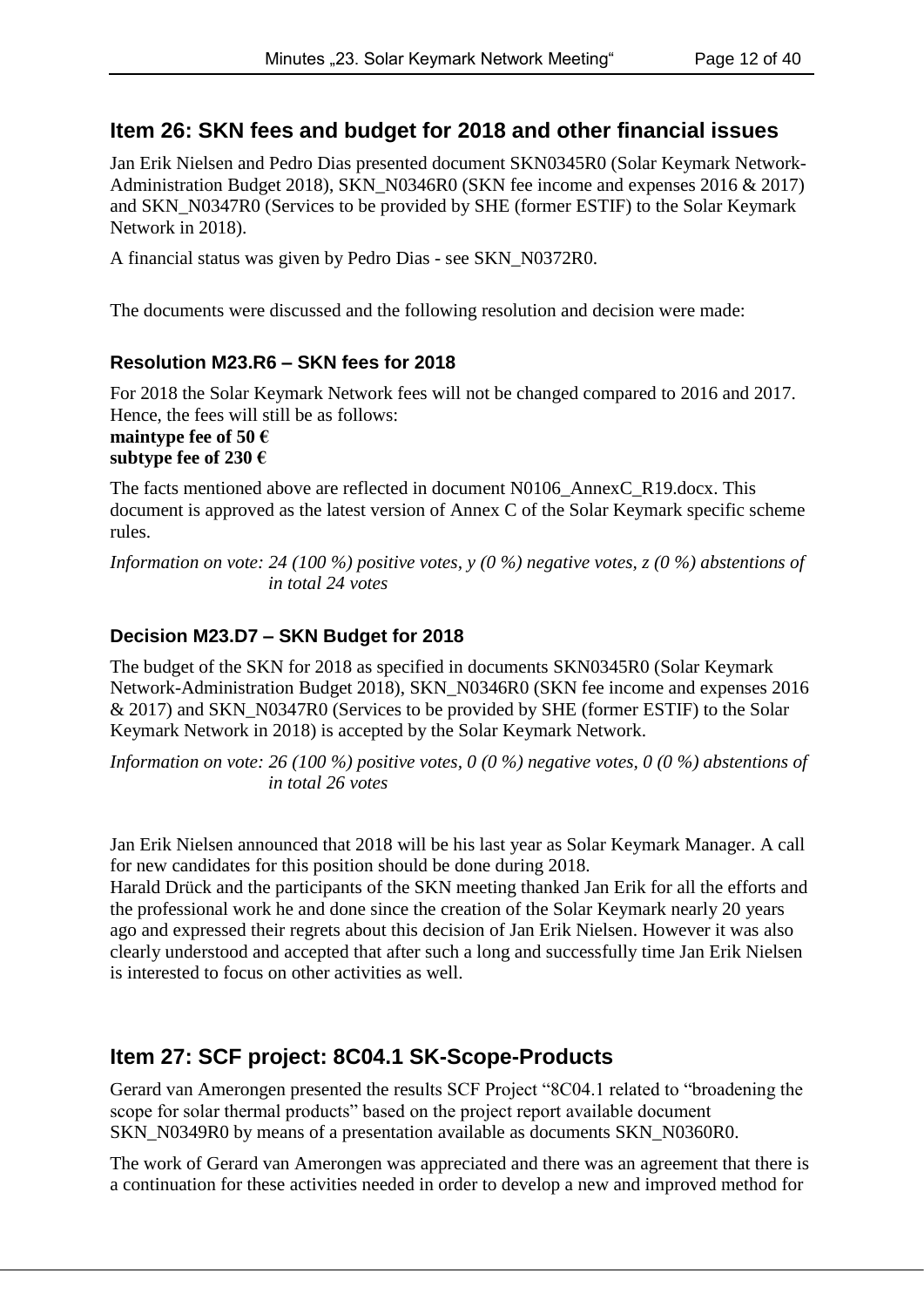certifying solar thermal systems. Hence a corresponding topic will be included in the 9<sup>th</sup> SCF call for proposals; see also item 30.

## **Item 28: SCF project: 6C14\_1\_Other\_model**

Gerald van Amerongen presented the work performed related to the implementation of an open source hourly software tool named SolTherm as described in the final project report available as document SKN\_N0350R0 by means of a presentation available as documents SKN N0360R0.

As the only system certification according to EN 12977-2 is still waiting for a fully harmonized method for the calculation of the annual solar energy gains by the use of the new simulation tool SolTherm based on the current EPBD standards, the use of SolTherm for an at least preliminary energy yield simulation seems suitable. In this special case of the first issued EN 12977 certificate, it will be possible to perform an energy yield validation in comparison with performed DST-Test results and their Long Term Prediction results. In this first step, the validation will be limited to water heating and solar only systems. Ulrich Fritzsche and Gerald van Amerongen are quite sure, that this procedure will improve the SolTherm tool and bridge the gap for the time being, until a final method for the long term prediction is confirmed by the SKN.

The topic was discussed and the following decision was made:

#### **Decision M23.D8 – SolTherm software for EN 12977-2 system simulations**

The Solar Keymark Network accepts SolTherm as a preliminary and alternative method for energy yield prediction for the EN 12977 Solar Keymark data sheet, if an appropriate validation of SolTherm for the used system design is available. The used simulation tool as well as the preliminary acceptance will be mentioned on the data sheet.

*Information on vote: 18 (64 %) positive votes, 0 (0 %) negative votes, 10 (36 %) abstentions of in total 28 votes*

## **Item 29: Update on voting of new SCF Chairman**

Jan Erik Nielsen mentioned that as a result of the electronic voting procedure launched by him on June 12<sup>th</sup>, 2017 Harald Drück was elected as the SCF chairman for a period of two years.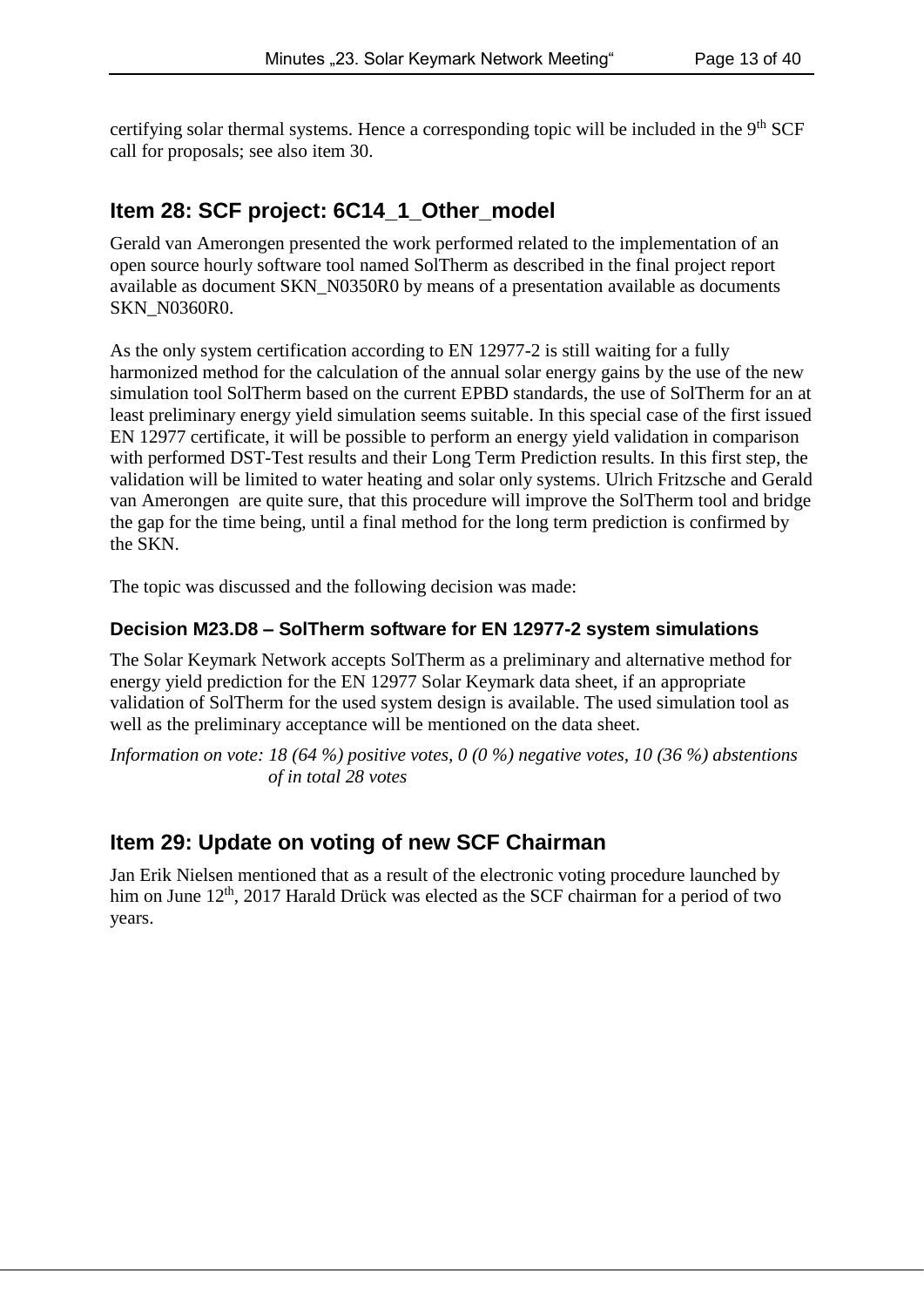## **Item 30: Priority topics for the 9th SCF call**

Based on the proposals for priorities for the 9<sup>th</sup> SCF call listed in the agenda, a discussion and also a presentation of a proposed activity related to SHAMCI certification by Ashraf Kraidy took place.

After a discussion the following decision was made:

#### **Decision M23.D9 – Priority topics for the 9 th SCF call**

The following topic will be included together with the indicative SK financed budget in the 9<sup>th</sup> SCF call:

- **Titel: Elaboration of Proposal for revision of Annex J of the SKN scheme ruels** Indicative SCF budget:  $\epsilon$  tbd,-Remark: Activity is related to PVT collectors
- **Title: Follow-up feasibility 'Broadening the scope'** Indicative SCF budget:  $\epsilon$  10 000,-Remarks: Revision of scheme rules Custom built systems, requirements for companies issuing declaration, outline (draft) certification scheme for calculation tool.
- **Title: Feasibility DST testing with SolTherm model**  Indicative SCF budget:  $\epsilon$  12 000,-Remarks: Selection of relevant parameter set, adoption of SolTherm for DST datasets, link to parameter identification software, validation with existing datasets.
- **Title: Support to liaison CEN/TC312 officers** Indicative SCF budget: $\epsilon$  3 000,- to 5 000,- per liaison Remark: Monitoring developments at CEN TC's, inform those TC's about developments in TC312 and report back to TC312
- **Title: Establishment of software management group** Indicative SCF budget:  $\epsilon$  7 000,-Remarks: Define the tasks, working procedures and recruiting of members. Start with the management for ScenoCalc and SolTherm and be prepared to add future software tools linked to Solar Keymark. Revise when appropriate.
- **Title: Desk study: state of the art methods for quality and durability** Indicative SCF budget:  $\epsilon$  4 000,-Remarks: Aim at recent developments that can bring quality and durability issues such as expected product life time, drinking water quality, construction issues, emission issues, energy costs issues and life cycle assessment issues to the level of a Solar Keymark certification scheme.
- **Titel: Online tool package label**
- **Titel: Finalizing and implementing the Solar Keymark On-line Database** Remarks: Make decision on final layout for the on-line database – and implement
- **Titel: Harmonization of the testing, inspection and certification procedures of SHAMCI and Solar Keymark** Remarks: See links to related documents N0353 & N0354
- **Title: Support of Conveners and secretariat of TC 312**  Indicative SCF Budget:  $10.000 \in each$
- **Title: Activities related to the implementation of the SK marketing plan**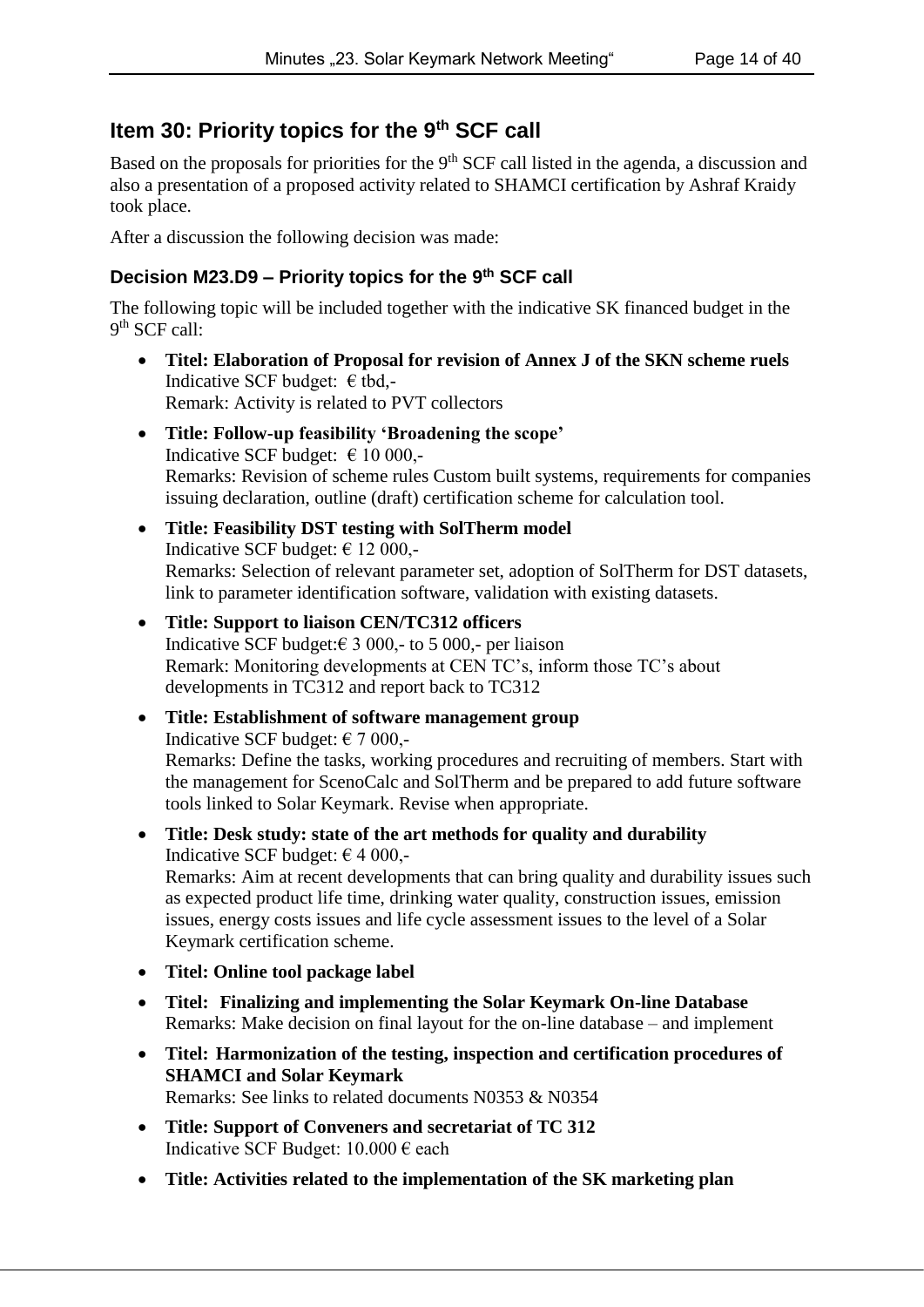Note: In case the total available SCF budget is not sufficient for all activities mentioned above the priorities will be modified by the SCF-SG.

The 9<sup>th</sup> SCF call will be launched on Nov.  $17<sup>th</sup>$ , 2017

Latest date for handing in proposals is: Dec.  $20<sup>th</sup>$ ,  $2017$  (17:00 hrs Brussels time)

*Information on vote: 21 (81 %) positive votes, 0 (0 %) negative votes, 5 (19 %) abstentions of in total 26 votes*

**Note:** The meeting of the SCF-SG (Solar Certification Fund Steering Group) will take place on January 30th, 2018 (preferably as a web meeting). The final recommendation of the SCF-SG for the projects to be funded will be submitted to the SKN for a final decision by February  $13<sup>th</sup>$ ,  $2017$ 

## **Item 31: Report by CB WG on web inspection - report from pilot project**

To reduce the costs and the  $CO<sub>2</sub>$  emissions of factory inspections there was the idea to perform a factory inspection via web. At the last (21<sup>st</sup> SKN) meeting Andreas Bohren and Ulrich Fritzsche informed that they had recently received the conformation from DIN Certco to start a pilot project on this topic.

The web inspection was not done up to now but will be performed this autumn and reported at the next SKN meeting.

## **Item 32: Report or update on "Inter-laboratory Comparison - ILC on Data Analysis", SCF7 Project**

No news related to this topic because no work was performed up to now. Report expected next SKN meeting.

## **Item 33: Presentation of Project SCF7-FlowScheme – how to give code for the hydraulic type and layout of a collector**

Andreas Bohren presented by means the content of the document SKN\_N0333R0 a proposal for a code of hydraulic flow schemes of solar thermal collectors also named hydraulic designation code (HDC).

The activity was in general appreciated and there was a positive feedback about the idea to include the hydraulic designation code (HDC) in the future as an annex to the SK data sheets.

To provide a basis for this a corresponding resolution shall be presented as the next SKN meeting for vote.

Furthermore the participants of the SKN were encouraged to work with the hydraulic designation code (HDC) and in case of questions or missing hydraulic schemes to contact Andreas Bohren.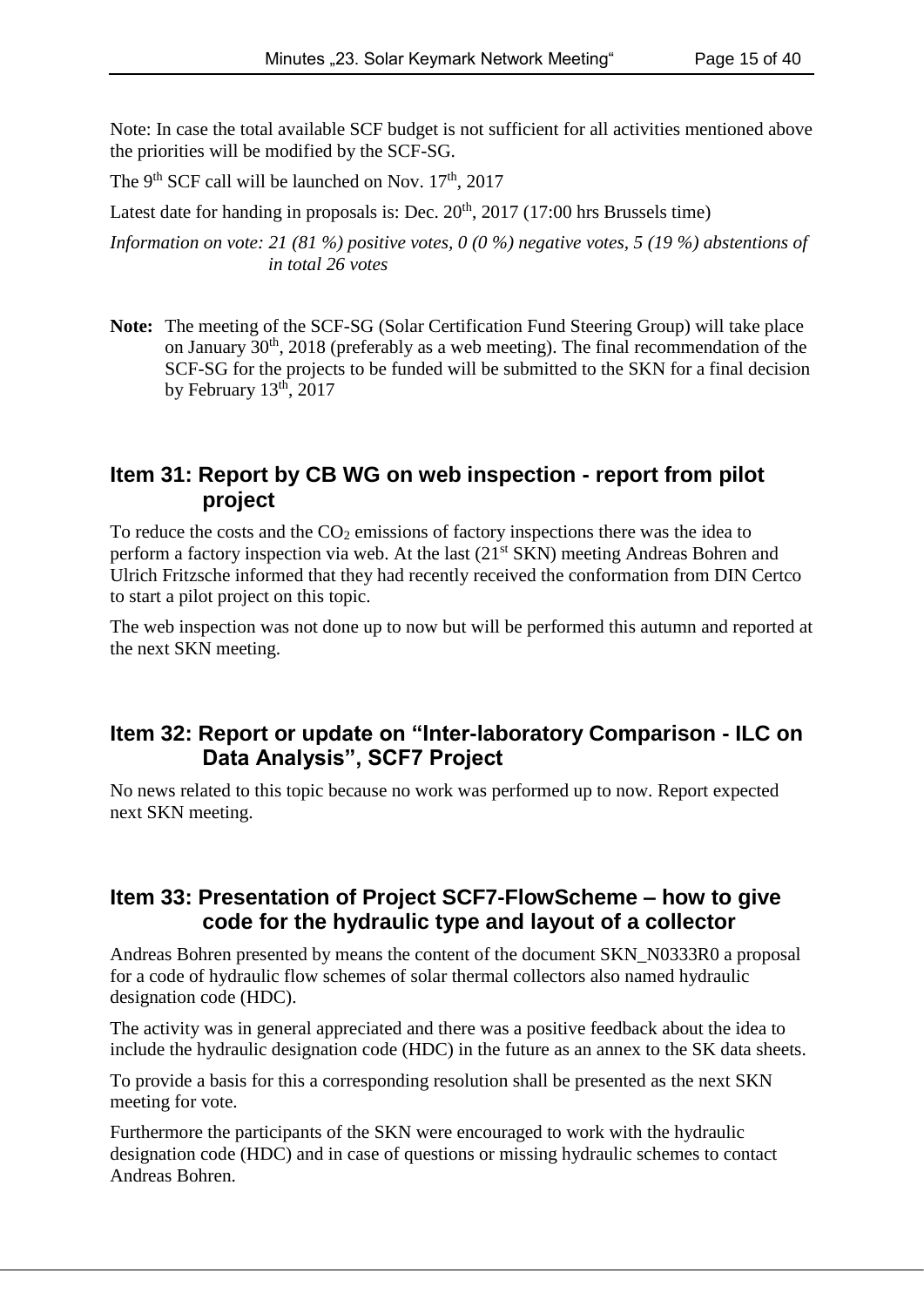## **Item 34: Update on "Thermosiphon Task Force"**

Pedro Dias reported about the activities of the "Thermosiphon Task Force" that is also supported by a corresponding SCF7 project by means of presentation attached as document SKN\_N0371R0.

## **Item 35: Information on CEN Keymark Management**

The Keymark administrative management was outsourced from CEN to DIN CERTCO. Katharina Vehring (born Meyer) mentioned the following

- The Keymark for thermal insulation products is broadening
- The development of the Keymark for radiator valves is stable
- For the newly introduced heat pump Keymark there are already approx. 200 certificates existing.
- The Solar Keymark is with approx. 1.500 certificates the most successful one
- DIN CERTCO started the creation of a new Keymark website and a new Keymark database
- No significant further activities were performed concerning the change of the logo

## **Item 36: Update on complaints**

By means of document SKN\_N0344R0 Sören Scholz reported about the recommendations of the "SKN Complaint Committee" to the SKN .

42 documents such as emails, letters and reports were assessed by the SKN Complaint Committee. A third party auditor examined the test procedure and its results including calculation procedures without any deviation. The retest of the same product was performed without any significant different results. However, before the retest some minor corrective actions were performed.

The SKN Complaint Committee has not found any evidence that the certification body was breaking any Keymark scheme rules.

The major problem for the "SKN Complaint Committee" was that test reports were not available due to confidentiality reasons. Hence Sören Scholz mentioned that a requirement to make the test reports and other internal documents in the case of a complaint available to the SKN Complaint Committee should be included in the SK scheme rules.

The work was done by the participants of the SKN Complaint Committee for free. For the future a solution should be found for this.

The final report prepared by the "SKN Complaint Committee was send to the two parties that were involved in complaint case. The two parties were the certifier and the company that appealed after the closing of the first round of this complaint case.

According to Andreas Bohren the main problem is that due to confidentiality reasons based on the requirements of the accreditation of the lab and the certifier by far not all documents required for an assessment of the case are available for the "SKN Complaint Committee"

Furthermore he also mentioned the fact that there was no financing of the activities of the involved persons and institutions available. It is important that in the future a mechanism for financing the activities of the SKN Complaint Committee is established.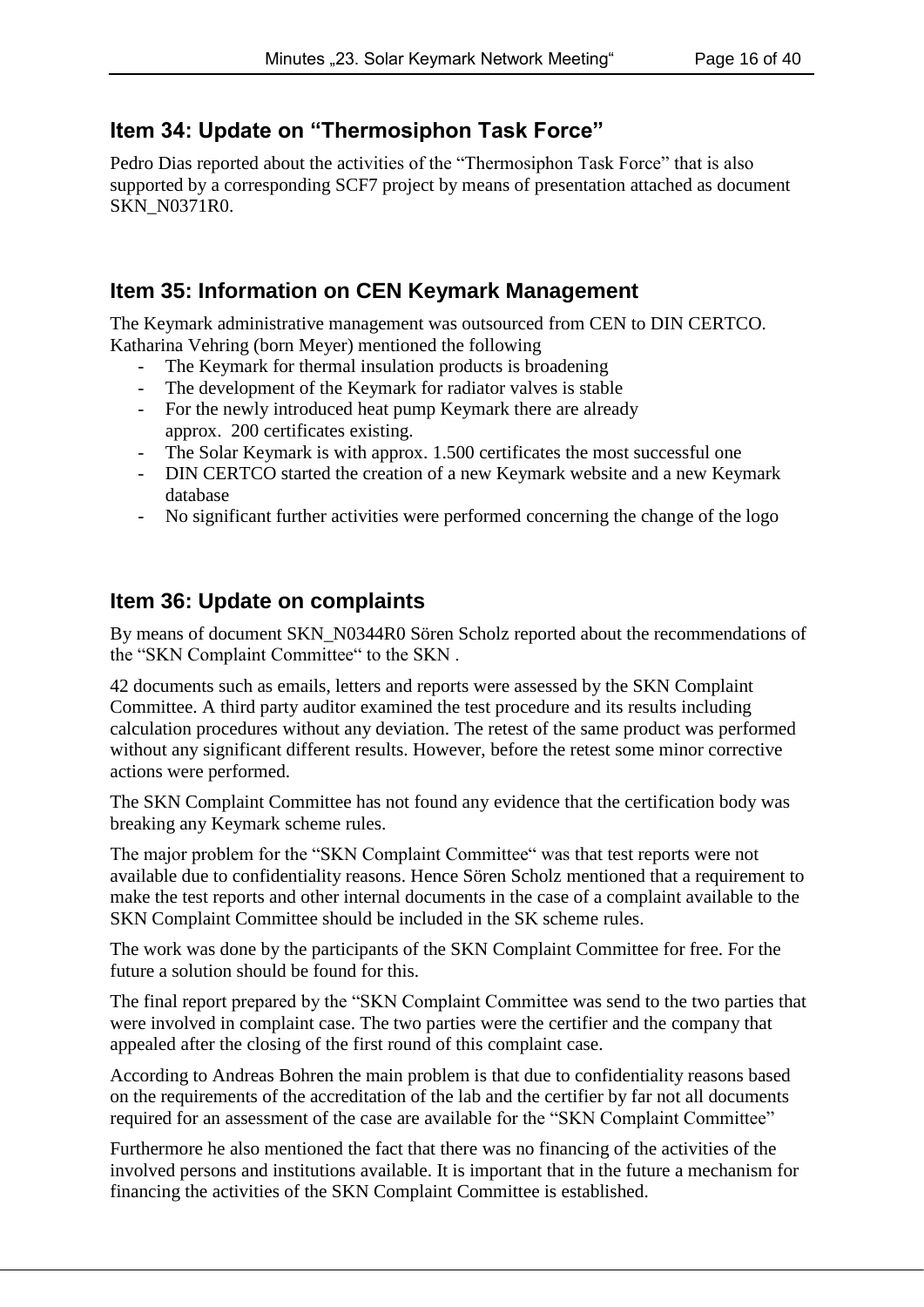In the context of this topic Andreas Bohren also presented a proposal for a "nothing-to-hide initiative" (see document SKN\_N0336R0)

Referring to document SKN\_N0344R0 Stephan Fischer pointed out that everything written in paragraph a) related to the quasi-dynamic testing method is also true for the steady state testing method. E.g. the correlation between parameters determined according the steady state testing method is even higher than the correlation between parameters determined using the quasi-dynamic test method.

The discussion was concluded with an agreement that Sören Scholz and Andreas Bohren will together prepare a proposal for a modification of the SK scheme rules in such a way that in case of a complaint the test reports and other relevant documents shall be made available to the SKN Complaint Committee. It is clear that these documents have to be treated confidentially by the SKN Complaint Committee.

The proposal mentioned above will provide the basis for a resolution to be made at the next SKN meeting.

## **Item 37: Update on action plan working groups**

As no documents or action plans respectively were available prior to the meeting and as the most important aspects were also discussed in the context of other items this item was not further discussed.

## **Item 38: Solar Certification Fund Projects – General status report**

Pedro Dias informed about the projects supported by the Solar Certification Fund (SCF) in the different calls and financial data of the SCF is by means of a presentation available as document SKN\_N0370R0.

For SCF projects see also:<http://www.estif.org/solarkeymarknew/projects/scf>

Harald Drück thanked the industry for having supported standardisation and certification activities via the SCF by already more than 1 Mio  $\epsilon$ . Furthermore he thanked Pedro Dias for the huge amount of work he and his colleagues at SHE/ESTIF are performing in a highly professional way.

## **Item 39: Update on global solar certification**

Jan Erik Nielsen presented the currents status and the activities of the Global Solar Certification Network (GSCN) by means of the corresponding website: www.gscn.solar

Furthermore he mentioned that the next combined GSCN and IEA SHC Task 57 meeting will take place on October 29<sup>th</sup>, 2017 at Abu Dhabi (United Arab Emirates).

Harald Drück encouraged in his role as GSCN chairman the persons present to become a member of the GSCN in order to promote and support the global harmonisation of testing and certification procedures.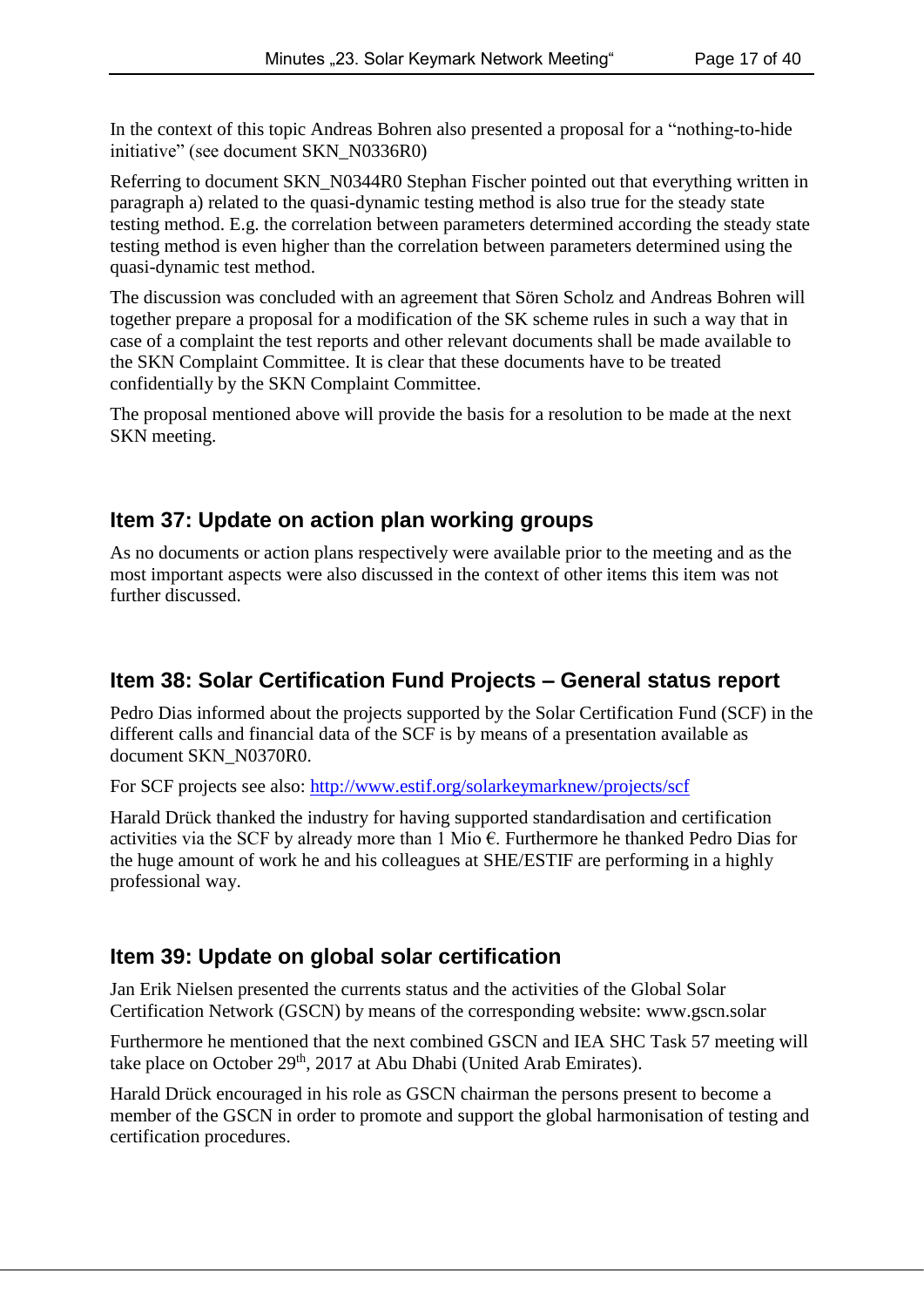## **Item 40: Update on detailed SK data base**

Jan Erik Nielsen mentioned that the activity is related to an SCF project but unfortunately activities are behind schedule. Right now the project activities are being coordinated with the SCF-ErP projects. Progress will be presented at next SKN meeting.

## **Item 41: Updates from Liaison officers**

Liaison officer to IEC/TC117, (related to SCF projects 7C093 and 8C09.1): Stephan Fischer Liaison officer to TC128, (related to SCF 3C07a): Korbinian Kramer Liaison officer to CEN TC164, (related to project SCF 7C09.2): Jean Marc Suter Liaison officer to CEN TC228 and CEN TC 317, (related to project SCF 7C09.1 and 8C09.3): Gerard van Amerongen

#### **Liaison officer to IEC/TC117:**

Stephan Fischer informed about IEC/TC117 and his activities as liaison officer related to this TC by means of the presentation available as documents SKN\_N0366R0.

The most relevant achievement up to now is that in the standard IEC 62862-3-2 ED1 (Solar thermal electric plants - Part 3-2: Systems and components - General requirements and test methods for large-size parabolic-trough collectors) the thermal performance testing of collectors has to be performed acc. to ISO 9806:2017

#### **Liaison officer to CEN TC128:**

Korbinian Kramer informed about the activities of CEN TC128 and mentioned that nothing new happened since his last presentation. Further details can be found in his presentation available as document SKN\_N0367R0.

#### **Liaison officer to CEN TC164:**

Jean-Marc Suter informed about the activities of CEN TC164 by means of the presentation attached as SKN\_N0340R0.

## **Item 42: Important updates / other important information**

Due to limited available time the only topic addressed under this item was the weekly information about changes and missing data sheets in the Solar Keymark database by the "Argus" software developed and operated by Andreas Bohren and his team.

Harald Drück and Jan Erik Nielsen thanked Andreas Bohren for his work and underlined the importance of the Argus Software as well as its positive influence on the reduction of the number of missing SK data sheets.

Available as document SKN\_N0369R0 is a presentation from Vassiliki Drosou on the SCF project on the revision of ISO 9488 which was not presented at the meeting due to time restraints.

Available as document SKN\_N0374R0 is a short presentation from Pedro Dias on "Update on solar heating and cooling market" which was not presented at the meeting due to time restraints.

Available as document SKN\_N0375R0 is a presentation from Pedro Dias on the "Clean Energy Package" which was not presented at the meeting due to time restraints.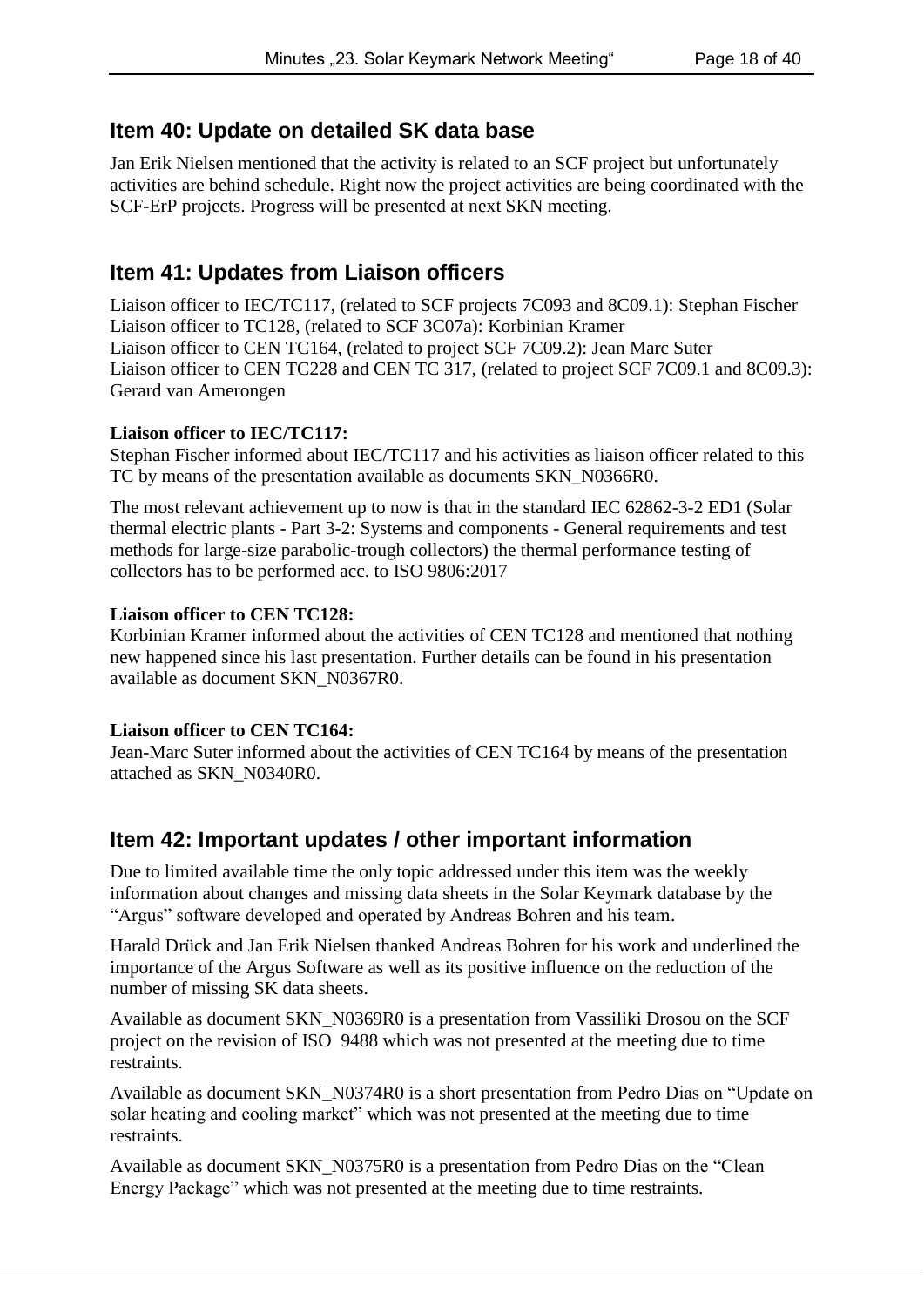## **Item 43: Any other business**

No any other business

## *Copy of Item 8: Date and place of next meetings – since next meetings are usually stated at the end of the minutes*

The **24th SKN meeting** (spring 2018 meeting) will be a physical meeting and is scheduled for

**March 6th, 13:00 hrs to March 7th, 14:00 hrs, 20 18** (end of day one at 19:00 hrs) and will take place in Madrid based on an invitation of Maria del Val Varas Garcia from **AENOR** 

The **25th SKN meeting** (autumn 2018 meeting) will be a web meeting and is scheduled for **October 23rd, 9:00 hrs to 12:00 hrs and October 24th, 9:00 hrs to 12:00 hrs, 2018**

The **26th SKN meeting** (spring 2019 meeting) will be a physical meeting and is scheduled for **March 5th, 13:00 hrs to March 6th, 14:00 hrs, 2019** (end of day one at 19:00 hrs)

and will take place in Gothenburg based on an invitation of Magnus Sturesson from RISE (former SP).

#### **Item 39: End of meeting**

Harald Drück thanked the participants for attending the meeting and for their constructive discussions. He also thanked Jan Erik Nielsen for the excellent preparation of the meeting and the work he is doing as Solar Keymark Network Manager in a highly professional way. Furthermore he thanked George Nikolaides and Panayiotis Kynighos from TÜV NORD CYPRUS for hosting the meeting at such a nice location.

The meeting ended at 14:00 hrs.

The minutes were prepared by Harald Drück (honorary and deputy chairman of the Solar Keymark Network) in assistance with Jan Erik Nielsen (SKN manager).

Larnaca, October 19th, 2017

#### **Contact address Solar Keymark Network Deputy and Honorary Chairman**

Dr. Harald Drück ITW, Stuttgart University Pfaffenwaldring 6 70550 Stuttgart, Germany Email: **[drueck@itw.uni-stuttgart.de](mailto:drueck@itw.uni-stuttgart.de)**

#### **Contact address Solar Keymark Network Chairman (from Nov 1st, 2017)**

Dr. Andreas Bohren Institut für Solartechnik SPF Hochschule für Technik HSR Oberseestrasse 10 CH-8640 Rapperswil Email: [andreas.bohren@spf.ch](mailto:andreas.bohren@spf.ch)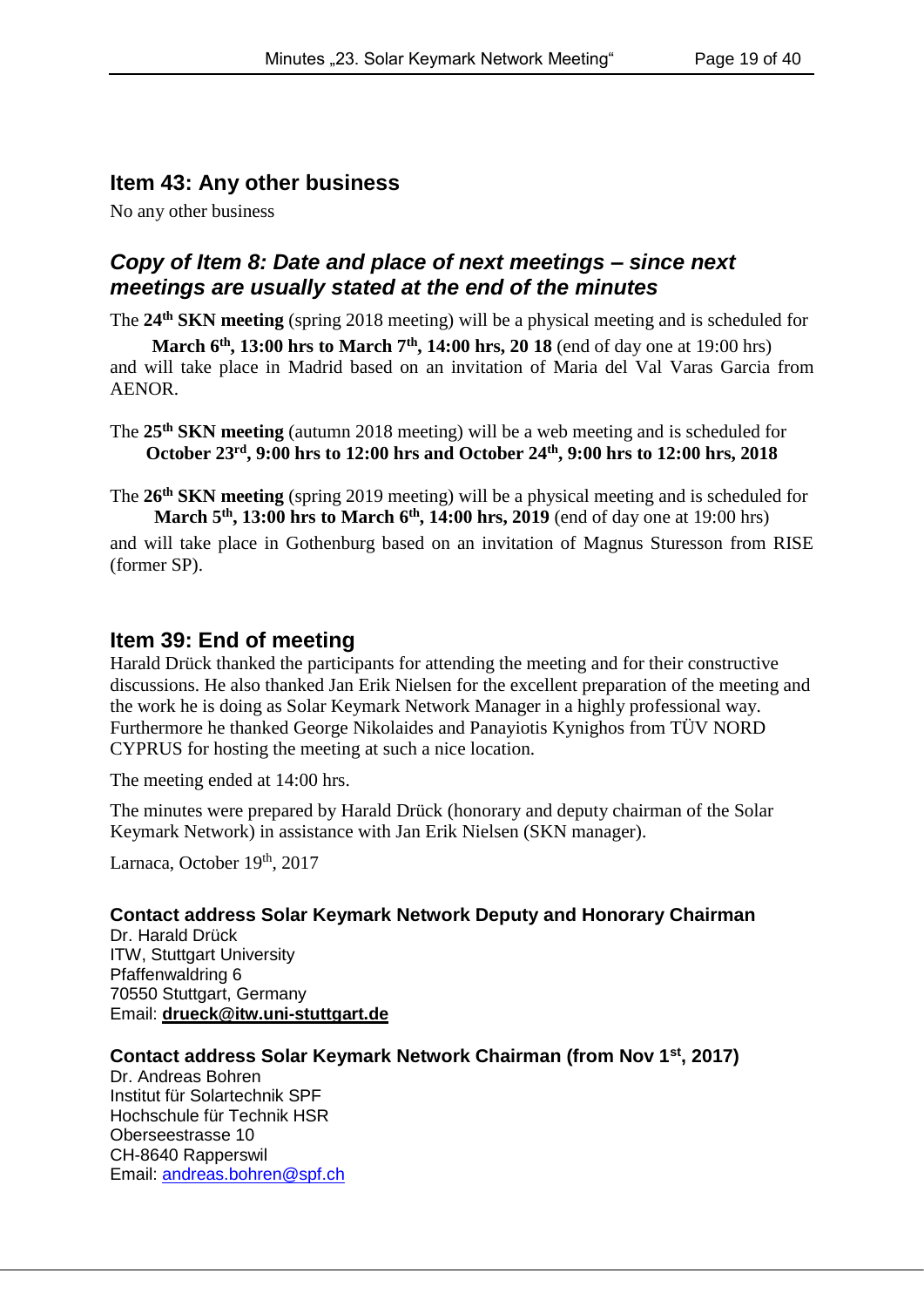**Contact address Solar Keymark Network manager:**  Jan Erik Nielsen SolarKey Int. Aggerup 1 **4330 Hvalsoe, DK Email: [jen@solarkey.dk](mailto:jen@solarkey.dk)**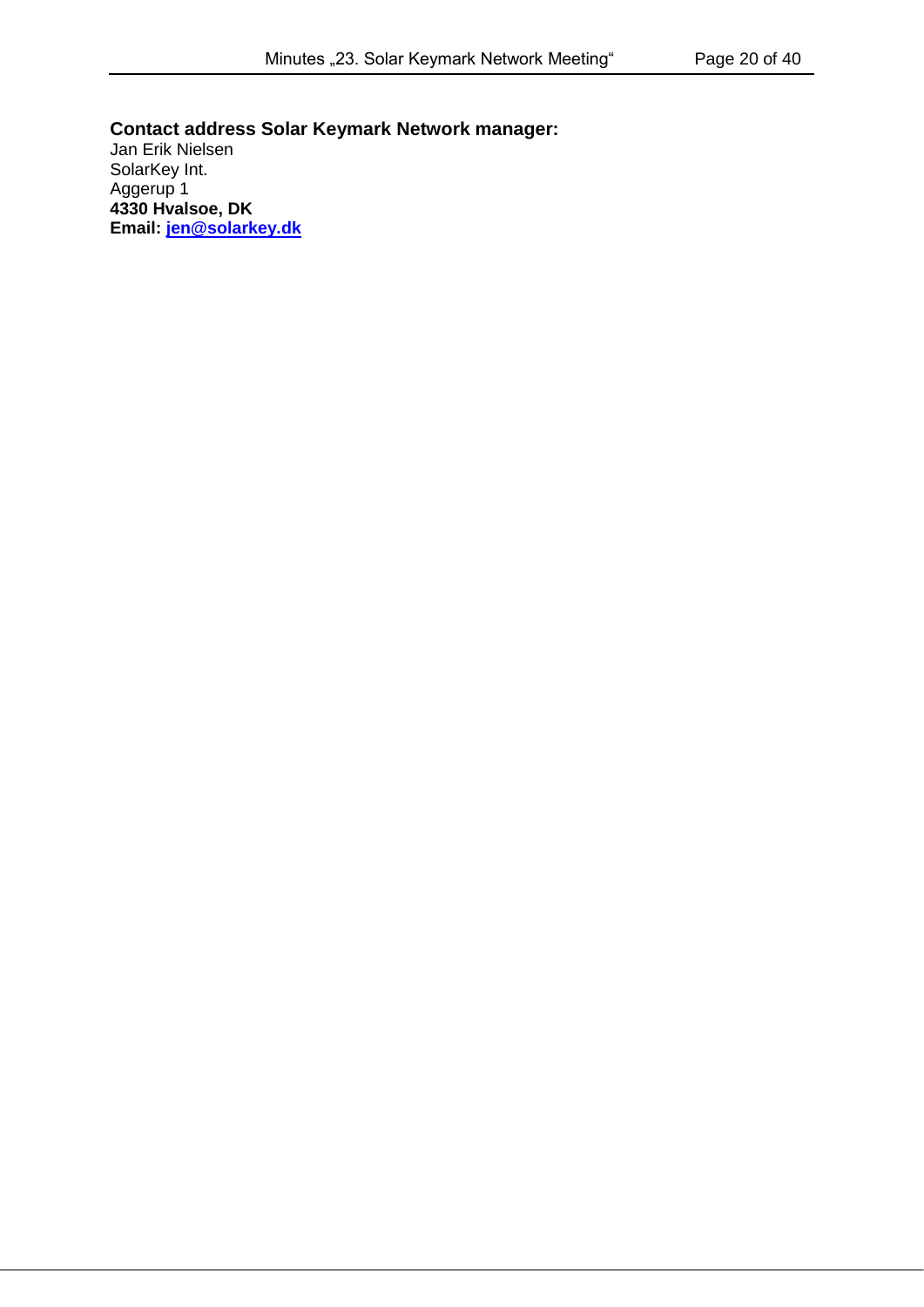## **Annex A: List of participants**

## **23th Meeting, Larnaca, October 17th – 18th , 2017**

| Participants present at the meeting |                   |                                                         |                 |  |
|-------------------------------------|-------------------|---------------------------------------------------------|-----------------|--|
| <b>First name</b>                   | <b>Last Name</b>  | <b>Company/organisation</b>                             | <b>Country</b>  |  |
| Nadia                               | Akbibouche        | <b>CDER</b>                                             | Algeria         |  |
| loanhis                             | Alexiou           | <b>DQS Hellas</b>                                       | Greece          |  |
| Thomas                              | Althaus           | Ritter Energie- und Umwelttechnik                       | Germany         |  |
| <b>Stamatilos</b>                   | <b>Babalis</b>    | <b>NCSR "DEMOKRITOS"</b>                                | Greece          |  |
| Karim                               | <b>Bakari</b>     | <b>IMANOR</b>                                           | Morocco         |  |
| Jan                                 | <b>Barancik</b>   | TSÜ Piest'any                                           | Slovakia        |  |
| Laura                               | Blomenkemper      | PTB (Physikalische Technische<br>Bundesanstalt)         | Germany         |  |
| Sophie                              | Bocquillon        | EUROVENT CERTITA CERTIFICATION                          | France          |  |
| Andreas                             | <b>Bohren</b>     | <b>SPF</b>                                              | Switzerland     |  |
| Abdelkrim                           | Chenak            | <b>CDER</b>                                             | Algeria         |  |
| Franck                              | Cheutin           | <b>CSTB</b>                                             | France          |  |
| Andreas                             | Constantinou      | <b>AELab Cyprus</b>                                     | Cyprus          |  |
| Pedro                               | Dias              | <b>ESTIF</b>                                            | EU              |  |
| Harald                              | <b>Drück</b>      | <b>ITW/TZS University of Stuttgart</b>                  | Germany         |  |
| Jorge                               | Facäo             | <b>LNEG</b>                                             | Portugal        |  |
| Stephan                             | Fischer           | <b>ITW/TZS University of Stuttgart</b>                  | Germany         |  |
| Ulrich                              | Fritzsche         | TÜV Rheinland Energie und Umwelt GmbH                   | Germany         |  |
| Korbinian                           | Kramer            | Fraunhofer Institute for Solar Energy<br><b>Systems</b> | Germany         |  |
| Paris                               | Kyriacou          | <b>AELab Cyprus</b>                                     | Cyprus          |  |
| Emmanuel                            | <b>LEGER</b>      | <b>BELENOS</b>                                          | France          |  |
| <b>Tasos</b>                        | Mylonas           | <b>AELab Cyprus</b>                                     | Cyprus          |  |
| Jan Erik                            | Nielsen           | Solarkey Int.                                           | Denmark         |  |
| George                              | <b>Nikolaides</b> | TUV CYPRUS LTD (host)                                   | Cyprus          |  |
| Harald                              | Poscharnig        | <b>GREENoneTEC Solarindustrie GmbH</b>                  | Austria         |  |
| George                              | <b>Roditis</b>    | <b>AELab Cyprus</b>                                     | Cyprus          |  |
| Sören                               | Scholz            | <b>DIN CERTCO GmbH</b>                                  | Germany         |  |
| Vinod Kumar                         | Sharma            | <b>ENEA</b>                                             | Italy           |  |
| Abrougui                            | Souad             | Agence Nationale pour la Maitrise de<br>l'Energie       | Tunisia         |  |
| Magnus                              | Sturesson         | RISE Sweden, Certification (SP<br>Certification)        | Sweden          |  |
| <b>Marios</b>                       | <b>Theristis</b>  | University of Cyprus Cyprus                             | Cyprus          |  |
| Costas                              | Travasaros        | Prime Laser Technology                                  | Greece          |  |
| Gerard                              | van Amerongen     | vAConsult                                               | The Netherlands |  |
| Hendrik Martijn                     | van Elburg        | <b>VHK</b>                                              | Netherlands     |  |
| Katharina                           | Vering            | <b>DIN CERTCO</b>                                       | Germany         |  |